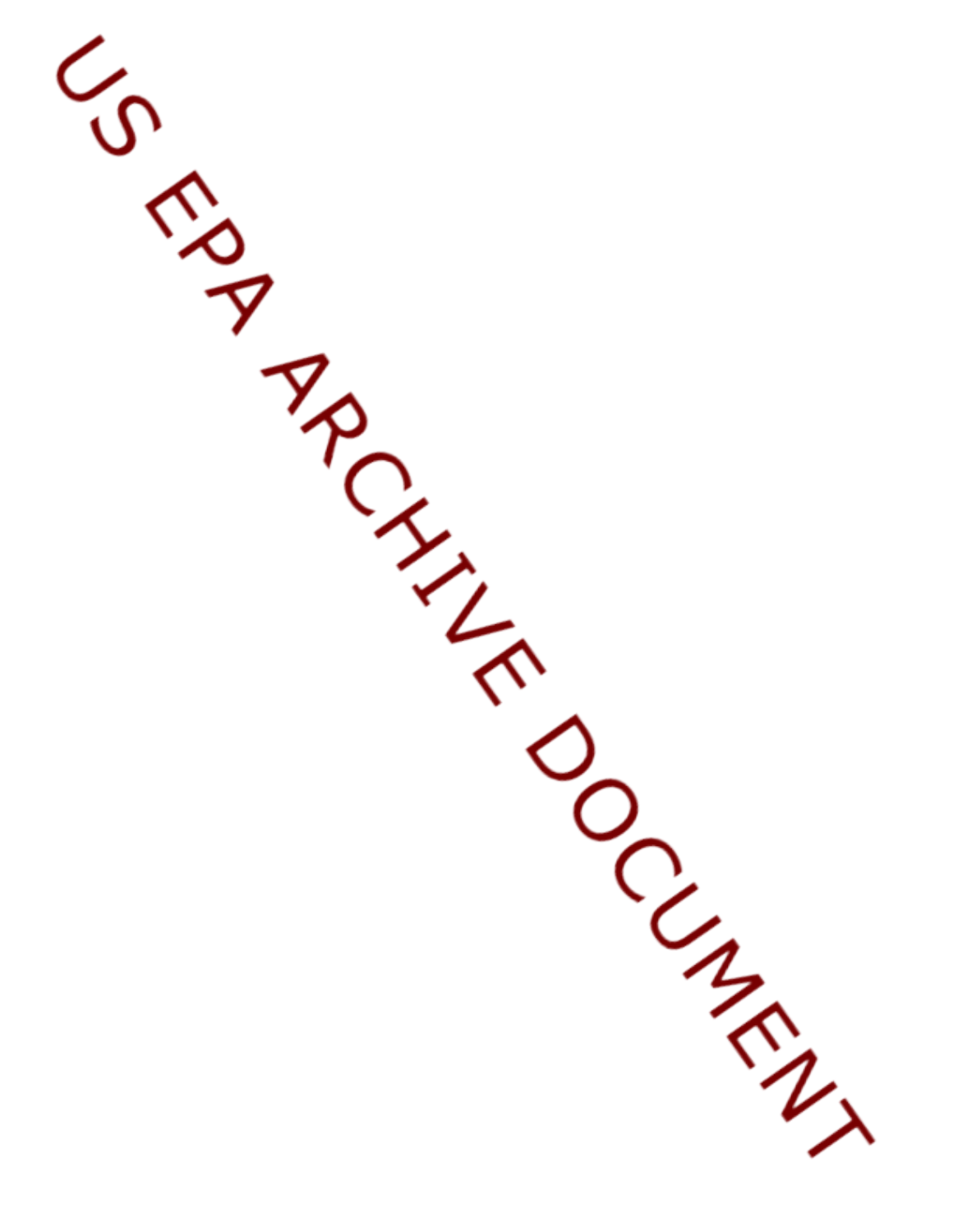

# **Environmental Technology Verification Program** Advanced Monitoring Systems Center

Test/QA Plan for Verification of Rapid ToxicityTechnologies

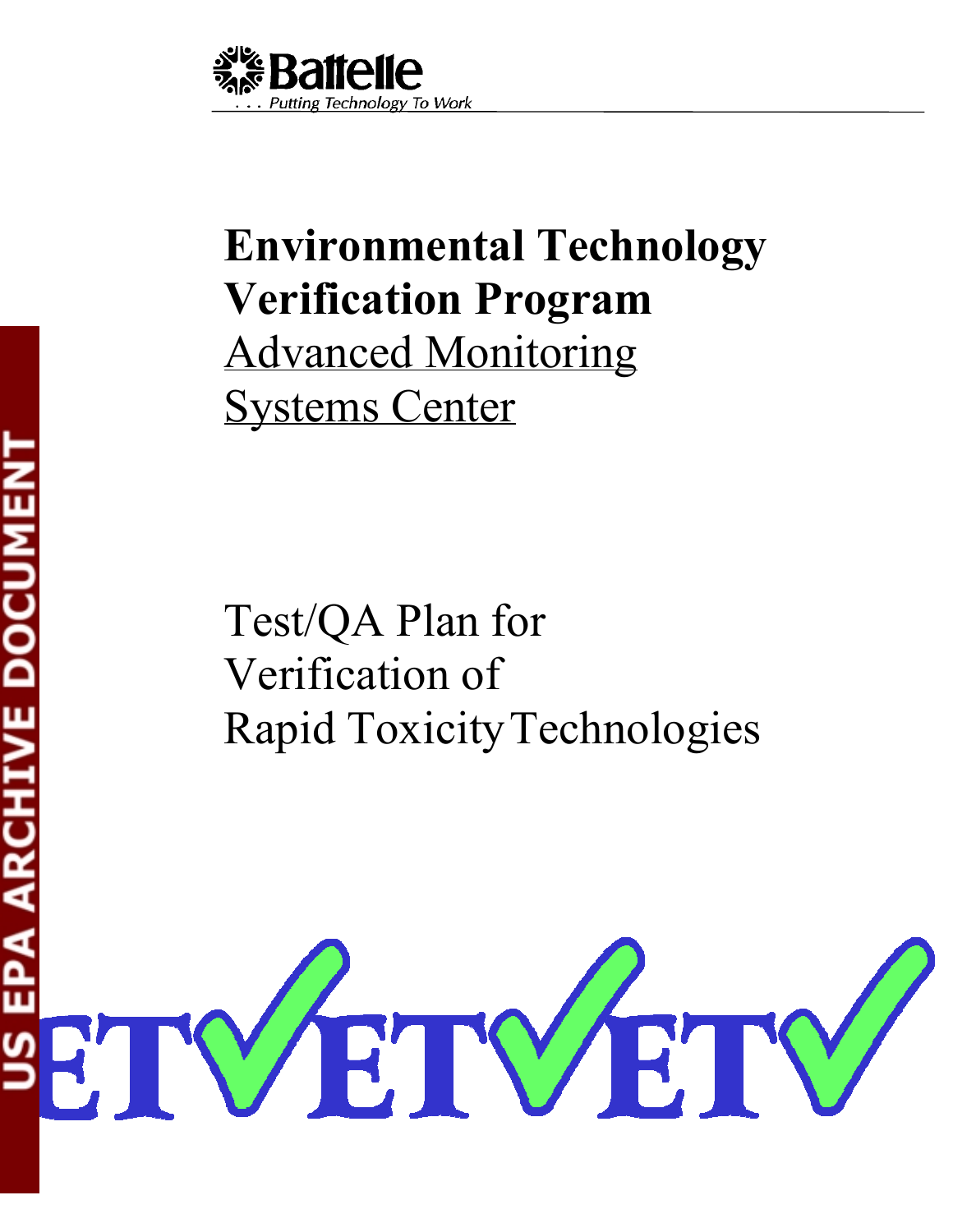# **Test/QA Plan**

**Verification of Rapid Toxicity Technologies** 

**June 11, 2003** 

**Prepared by** 

**Battelle 505 King Avenue Columbus, OH 43201-2693**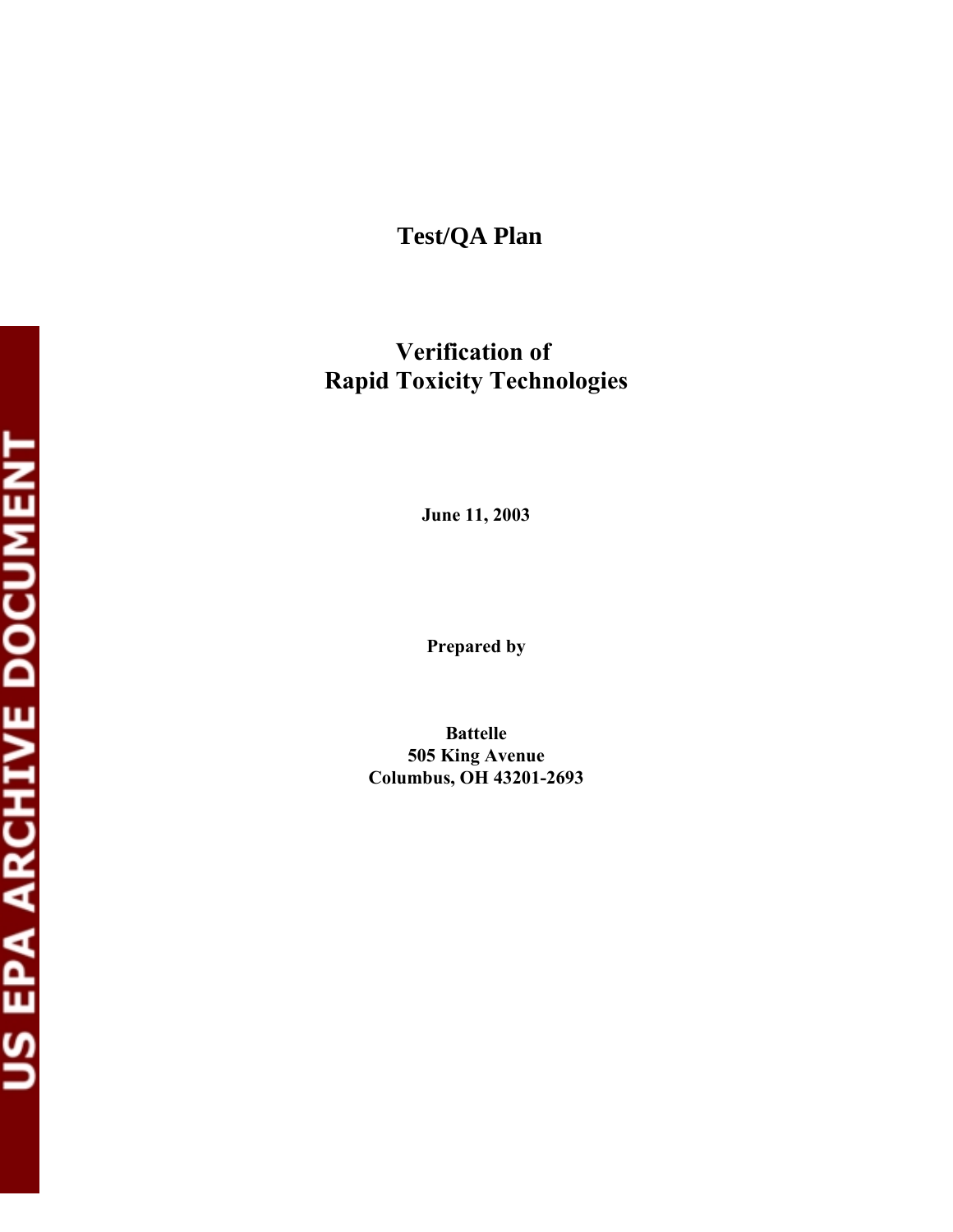# **TABLE OF CONTENTS**

| 2.3.2 Drinking Water Fortified with Contaminants  14<br>2.3.3 Drinking Water Fortified with Interfering Compounds 16 |  |
|----------------------------------------------------------------------------------------------------------------------|--|
|                                                                                                                      |  |
| 4.3.2 Stock Solution Confirmatory Methodologies  22                                                                  |  |
|                                                                                                                      |  |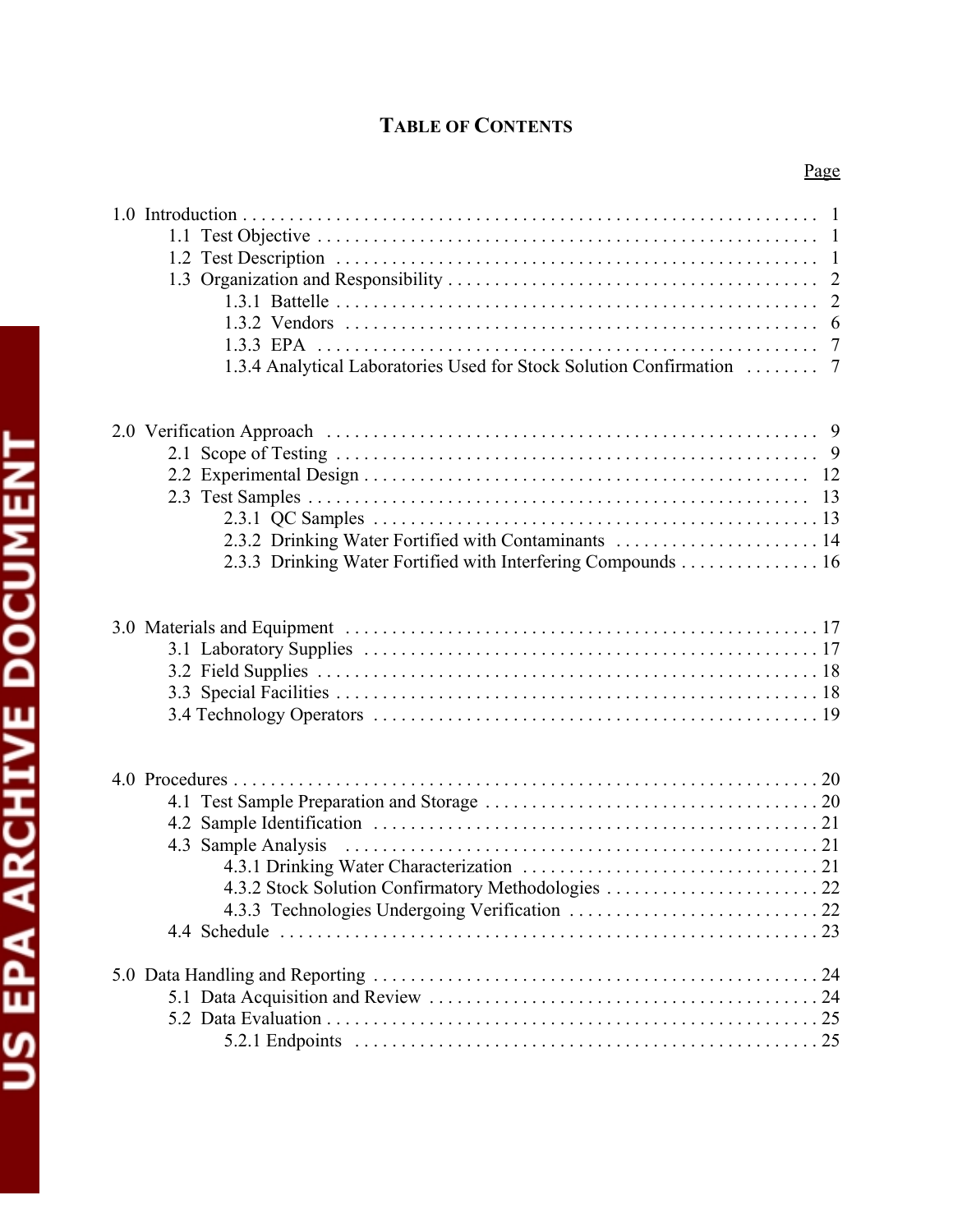# **TABLE OF CONTENTS (CONTINUED)**

| 7.1.1 Stock Solution/Dechlorinated Drinking Water Sample Preparation  33 |  |
|--------------------------------------------------------------------------|--|
|                                                                          |  |
|                                                                          |  |
|                                                                          |  |
| <b>APPENDIX</b>                                                          |  |

# **LIST OF TABLES**

| Table 3. Contaminant and Interfering Compounds Stock Solution Confirmatory Methods  22 |  |
|----------------------------------------------------------------------------------------|--|
|                                                                                        |  |

# **LIST OF FIGURES**

|--|--|--|--|--|--|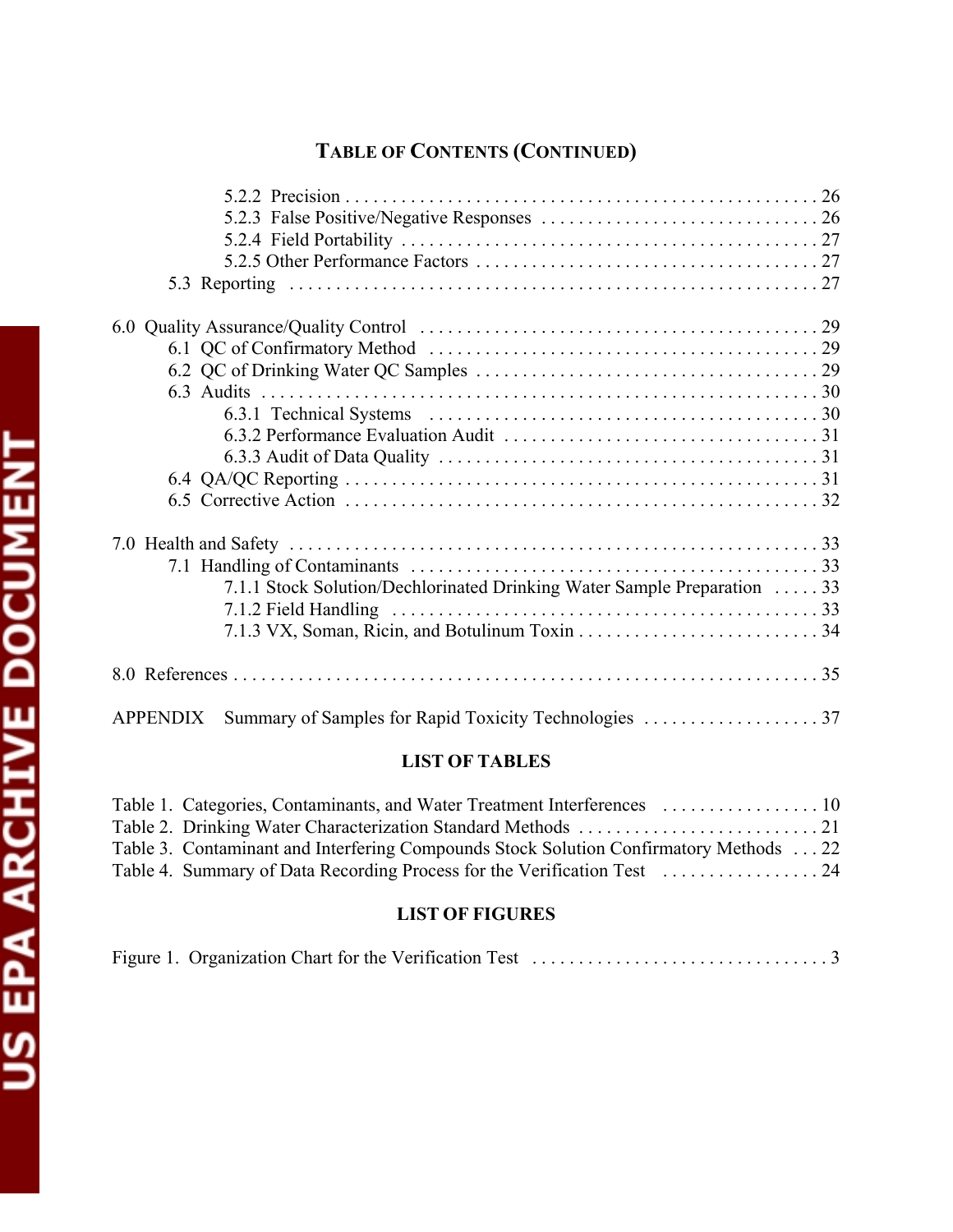# ETV Advanced Monitoring Systems Center

Test/QA Plan for Verification of Rapid Toxicity Technologies

Version 1

June 11, 2003

APPROVAL:

| Name    |  |  |  |
|---------|--|--|--|
| Company |  |  |  |
| Date    |  |  |  |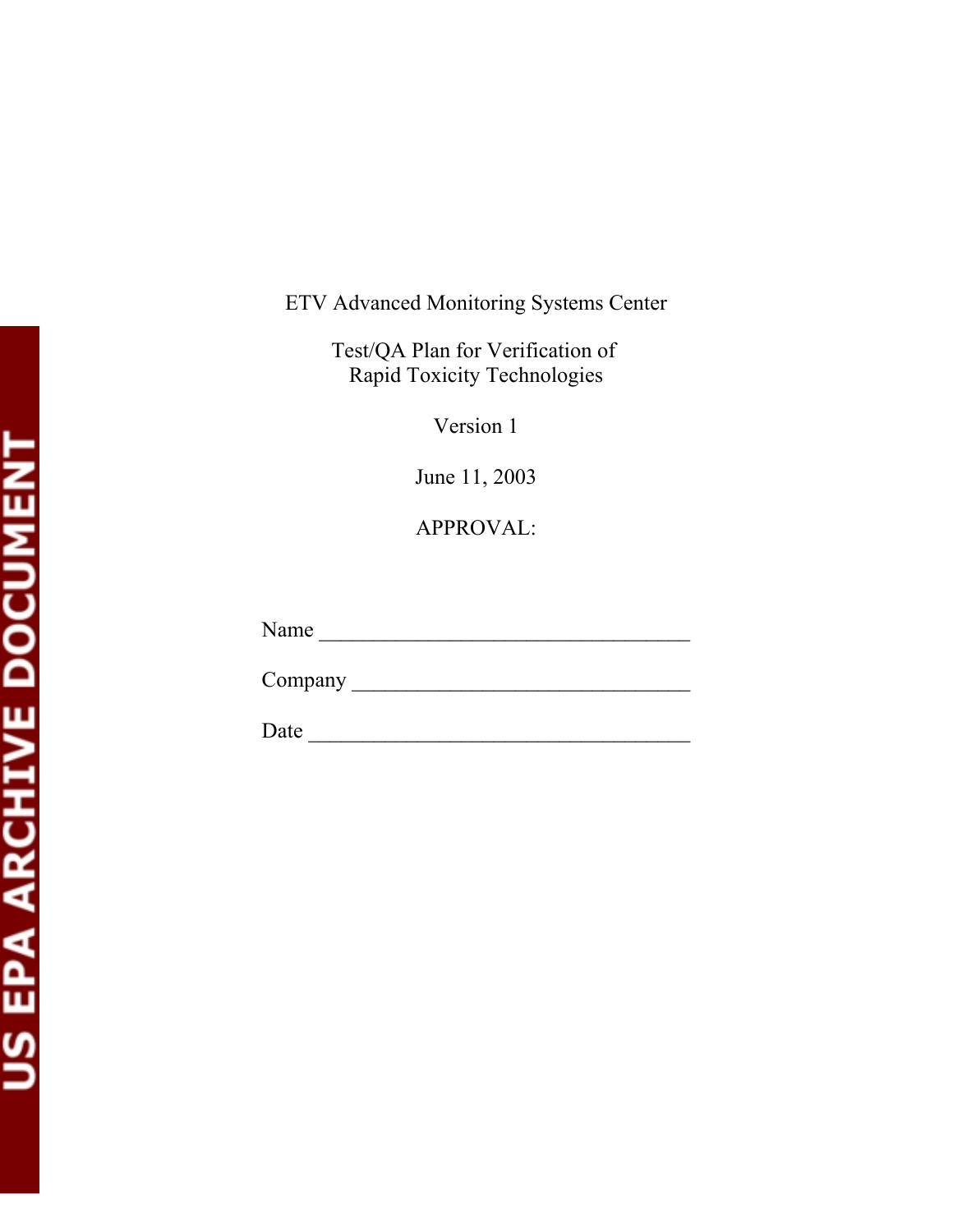#### DISTRIBUTION LIST

Elizabeth A. Betz Juha Lappalainen U.S. Environmental Protection Agency-HEASD Aboatox Oy National Exposure Research Laboratory Lemminkäisenkatu 36 E205-01 EPA Mailroom FI-20520 Turku, Finland Research Triangle Park, NC 27711

Robert Fuerst Hidex Oy U.S. Environmental Protection Agency-HEASD Mustionkatu 2 National Exposure Research Laboratory FIN-20750 Turku, Finland D205-05 EPA Mailroom Research Triangle Park, NC 27711 Karen Riggs

Nirit Ulitzur Ryan James CheckLight Ltd Zachary Willenberg P.O. Box 72 Battelle Qiryat-Tiv'on 36000 505 King Ave. Israel Columbus, OH 43201

Robert Ferguson Strategic Diagnostics Inc. 111 Pencader Drive Newark DE 19702-3322

Frank Kaiser Severn Trent Services 3000 Advance Lane Colmar, PA 18915

Dan Kroll Hach Company 5600 Lindbergh Drive Loveland, CO 80538-8998

Ken Hayes Aqua Survey, Inc. 499 Point Breeze Rd., Flemington, NJ 08822

Peter Perez International Laboratory Supply 9200 New Trails Drive The Woodlands, TX, 77381

Risto Juvonen

Amy Dindal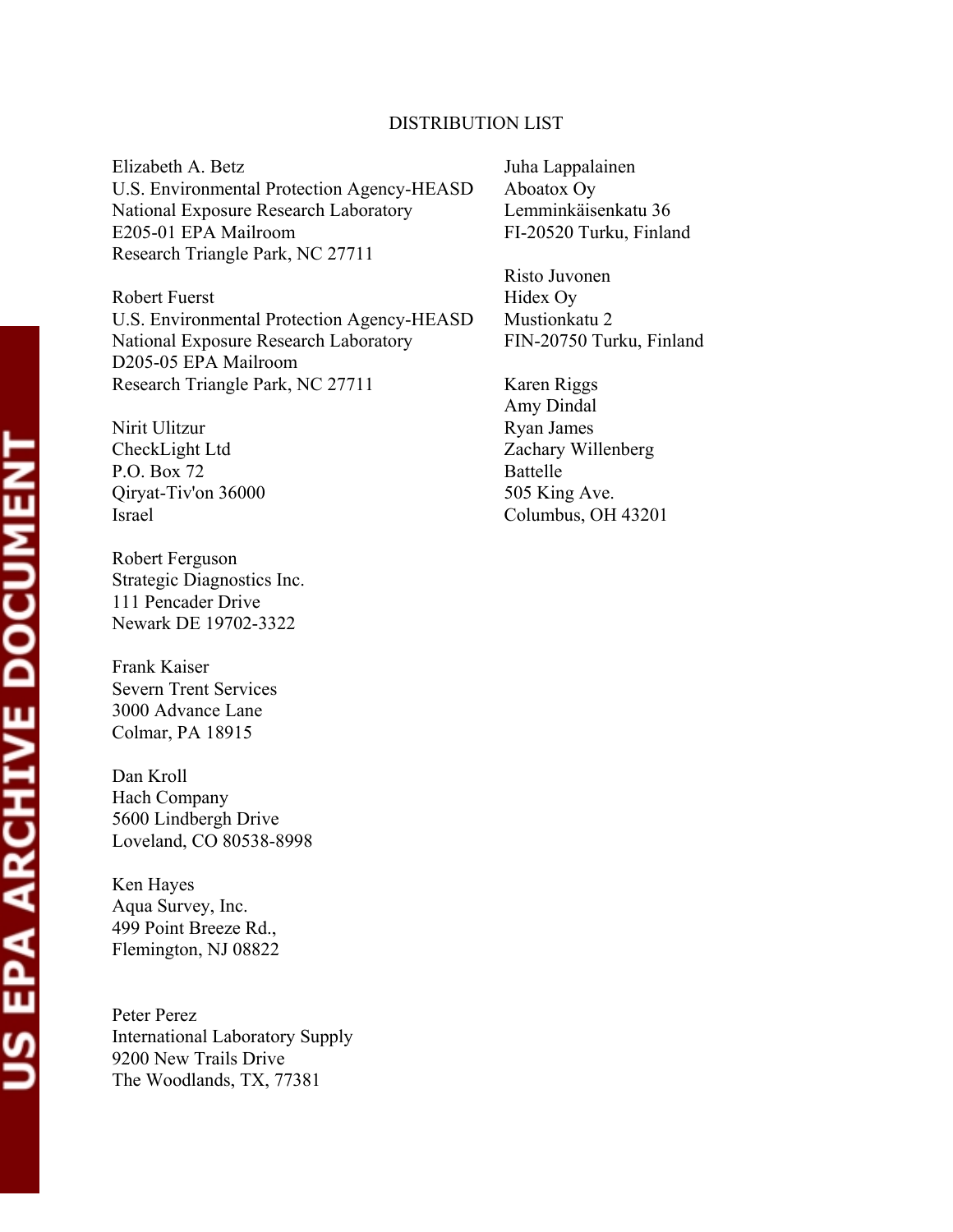#### **1.0 INTRODUCTION**

#### **1.1 Test Objective**

This test/quality assurance (QA) plan provides procedures for a verification test of rapid analysis technologies that measure toxicity in drinking water. The verification test will be conducted under the auspices of the U.S. Environmental Protection Agency (EPA) through the Environmental Technology Verification (ETV) program. The purpose of ETV is to provide objective and quality assured performance data on environmental technologies, so that users, developers, regulators, and consultants can make informed decisions about purchasing and applying these technologies. The objective of this verification test of rapid toxicity technologies is to evaluate their ability to detect certain toxins that are particularly toxic to humans and their susceptibility to interfering chemicals in a controlled experimental matrix. Multiple water quality matrices or mixtures of contaminants and interfering compounds will not be evaluated because such is beyond the scope of this test and would more appropriately evaluated on a case-by-case basis.

#### **1.2 Test Description**

The verification test will be performed by Battelle, of Columbus, Ohio, which is managing the ETV Advanced Monitoring Systems (AMS) Center through a cooperative agreement with EPA. The scope of the AMS Center covers verification of monitoring technologies for contaminants and natural species in air, water, and soil. In performing the verification test, Battelle will follow the procedures specified in this test/QA plan, and will comply with the data quality requirements in the "Quality Management Plan (QMP) for the ETV Advanced Monitoring Systems Center"<sup>1</sup>. Various contaminants will be added to drinking water at multiple concentration levels and analyzed by the participating technologies to assess their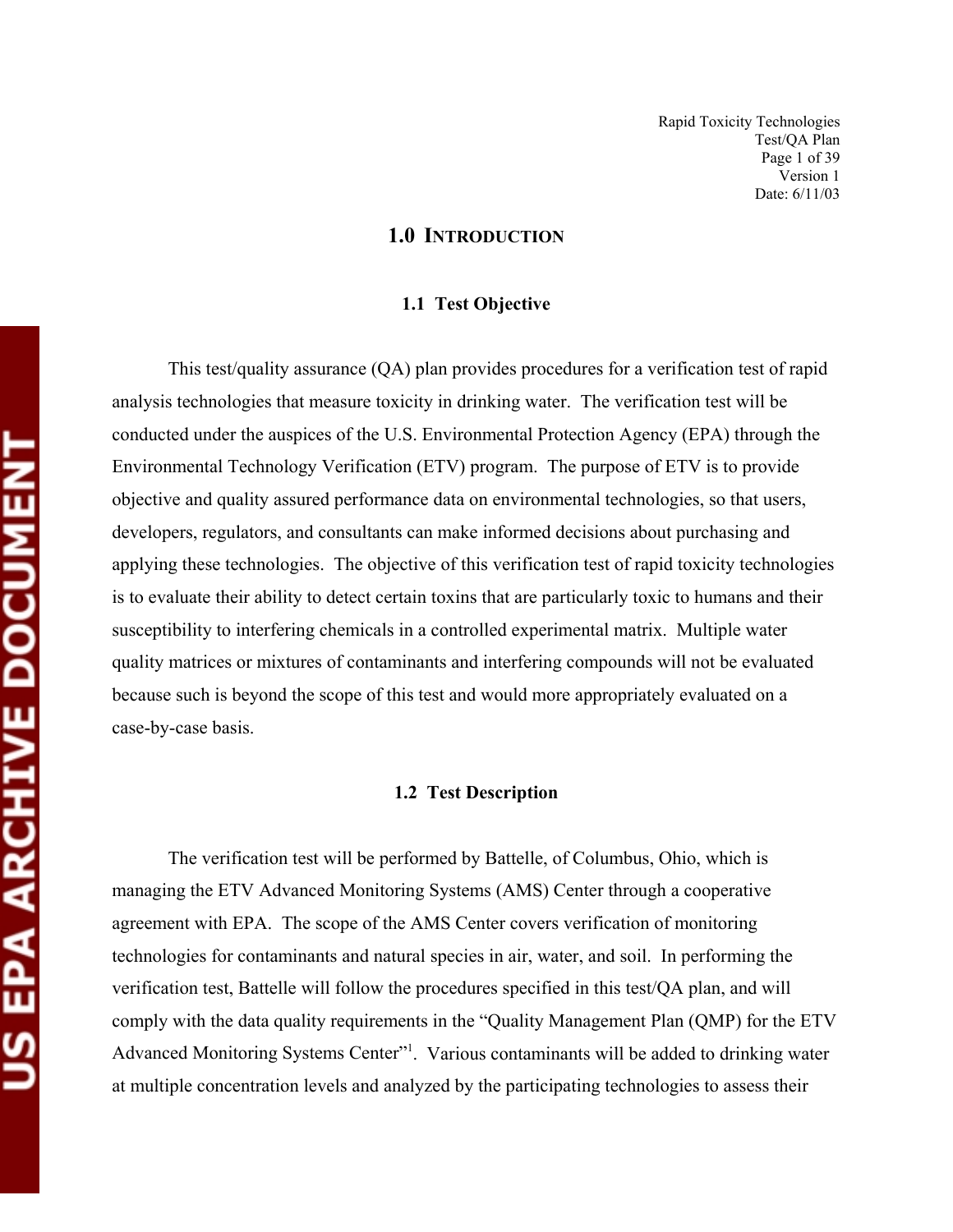Rapid Toxicity Technologies Test/QA Plan Page 2 of 39 Version 1 Date: 6/11/03

ability to detect the toxicity of these contaminants in drinking water. After analysis of several concentrations of each contaminant, the lowest concentration of each contaminant that causes inhibition greater than that of the negative control will be reported. The precision of the results will be evaluated by making replicate measurements on each test sample and qualitative characteristics of each technology such as ease of use and field portability will be assessed through observations made by the test coordinator and operators throughout the verification test. The results from each technology will be reported individually. No direct comparison will be made between technologies, but each technology will undergo similar testing so it is convenient for end users to evaluate the ETV testing results.

#### **1.3 Organization and Responsibility**

The verification test will be performed by Battelle with the participation of the interested vendors who will be having their technologies verified. The testing will occur at Battelle's Columbus and West Jefferson, Ohio laboratories and at a field location in the Columbus area. The organizational chart shown in Figure 1 shows the individuals from Battelle, the vendor companies, and the EPA who will have responsibilities in the verification test.

#### **1.3.1 Battelle**

Dr. Ryan James is the AMS Center Verification Test Coordinator. In this role, Dr. James will have overall responsibility for ensuring that the technical, schedule, and cost goals established for the verification test are met. More specifically, he will:

- Assemble a team of qualified technical staff to conduct the verification test.
- Direct the team in performing the verification test in accordance with the test/QA plan
- Ensure that all quality procedures specified in the test/QA plan and in the QMP are followed.
- Prepare the draft test/QA plan, verification reports, and verification statements.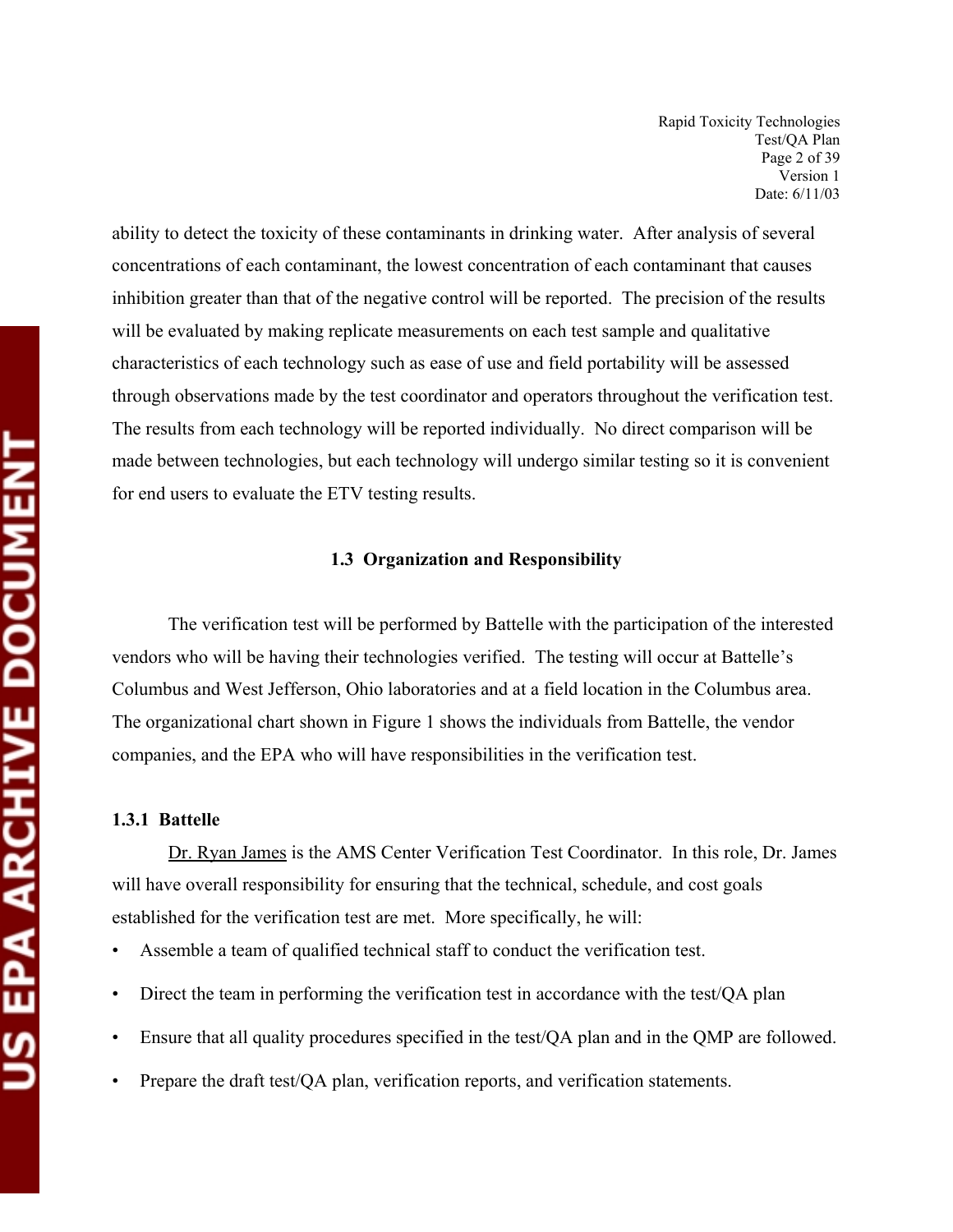Rapid Toxicity Technologies Test/QA Plan Page 3 of 39 Version 1 Date: 6/11/03



Figure 1. Organization Chart for the Verification Test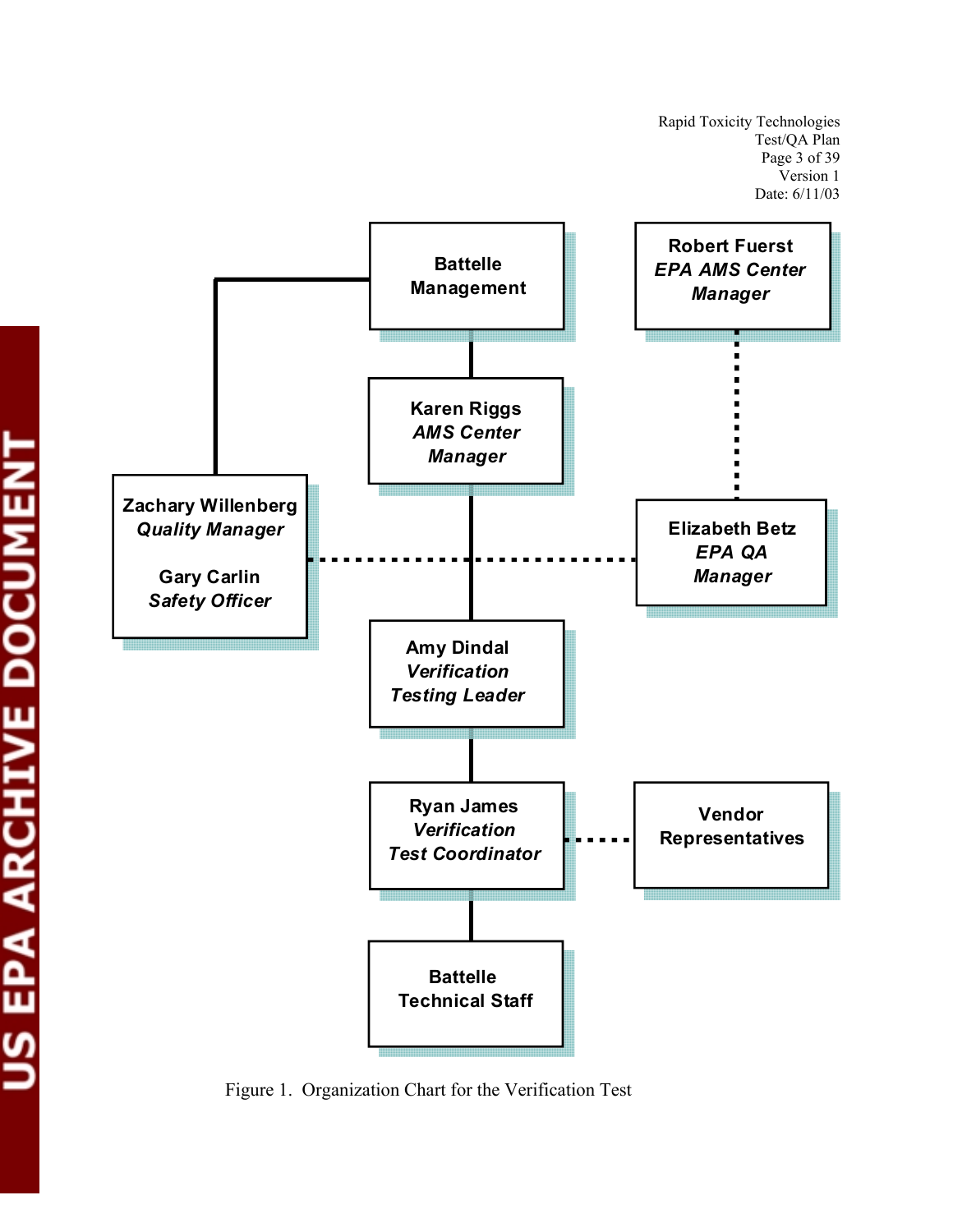- Revise the draft test/QA plan, verification reports, and verification statements in response to reviewers' comments.
- Coordinate distribution of the final test/QA plan, verification reports, and verification statements.
- Respond to any issues raised in assessment reports and audits, including instituting corrective action as necessary.
- Serve as the primary point of contact for vendor representatives.
- Establish a budget for the verification test and monitor staff effort to ensure the budget is not exceeded.
- Ensure that confidentiality of vendor information is maintained.

Ms. Amy Dindal is a Verification Testing Leader for the AMS Center. As such, Ms. Dindal will provide technical guidance and oversee the various stages of verification testing. She will:

- Support Dr. James in preparing the test/QA plan and organizing the testing.
- Assist Dr. James in anticipating and resolving potential technical problems with the verification test.
- Review the draft test/QA plan.
- Review the draft verification reports and statements.

Ms. Karen Riggs is Battelle's manager for the AMS Center. As such, Ms. Riggs will:

- Review the draft test/OA plan.
- Review the draft verification reports and verification statements.
- Ensure that necessary Battelle resources, including staff and facilities, are committed to the verification test.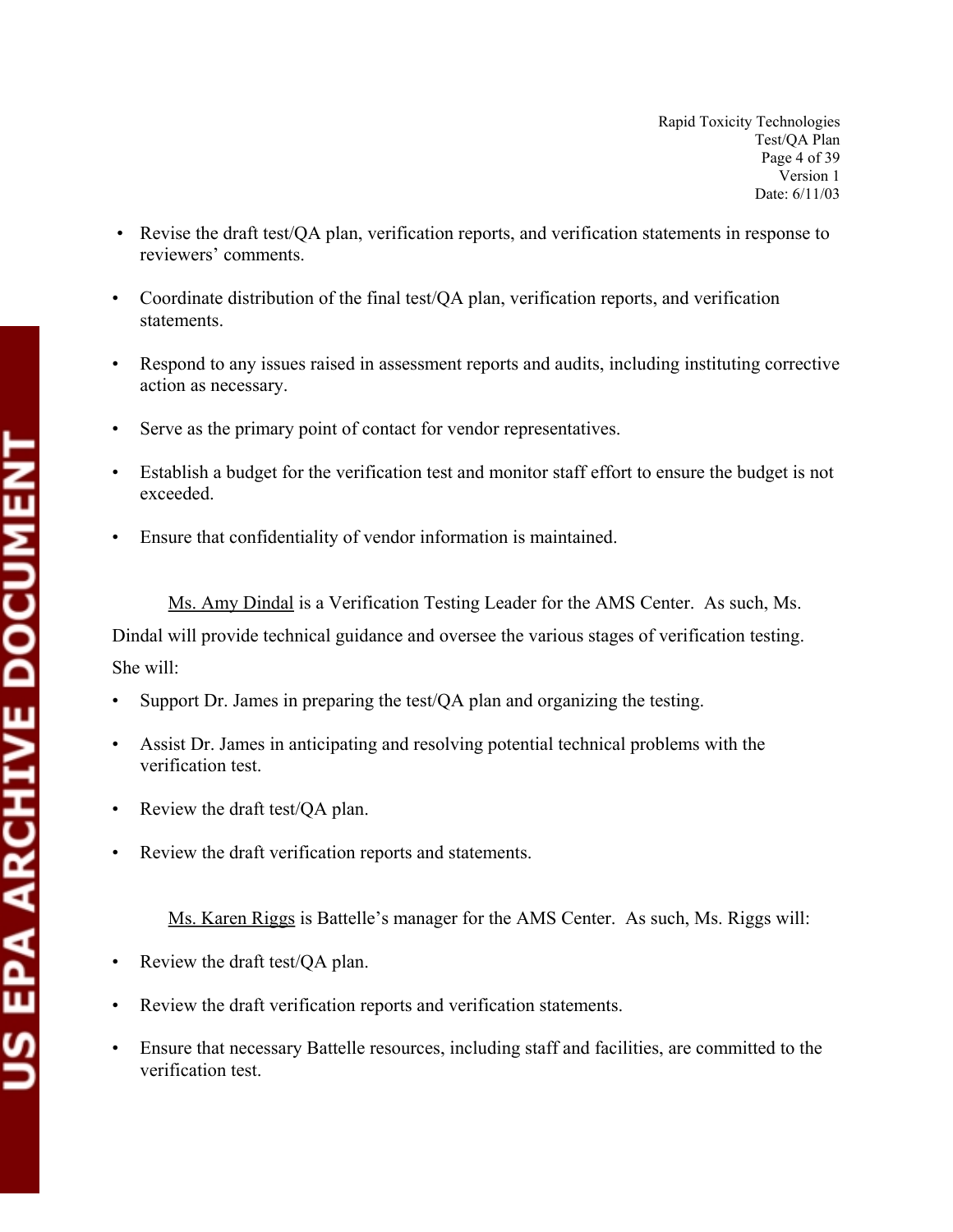- Ensure that vendor confidentiality is maintained.
- Support Dr. James in responding to any issues raised in assessment reports and audits.
- Maintain communication with EPA's technical and quality managers.
- Facilitate a stop work order if Battelle or EPA QA staff discovers adverse findings that will compromise test results.

Battelle Technical Staff will conduct the testing of the technologies during the verification test and associated experimental activities. The responsibilities of these technical staff include:

- Assist in the preparation of samples.
- Analyze samples for the verification test as described in this test/QA plan.
- Make qualitative observations about the operation of the technologies.

Mr. Zachary Willenberg is Battelle's Quality Manager for the AMS Center. As such Mr. Willenberg will:

- Review the draft test/QA plan.
- Conduct quality review of the documentation exhibiting the capability of an outside laboratory to perform solution confirmation analyses.
- Conduct a technical systems audit during the verification test.
- Audit at least 10% of the verification data.
- Prepare and distribute an assessment report for each audit.
- Verify implementation of any necessary corrective action.
- Issue a stop work order if self audits indicate that data quality is being compromised; notify Battelle's AMS Center Manager if stop work order is issued.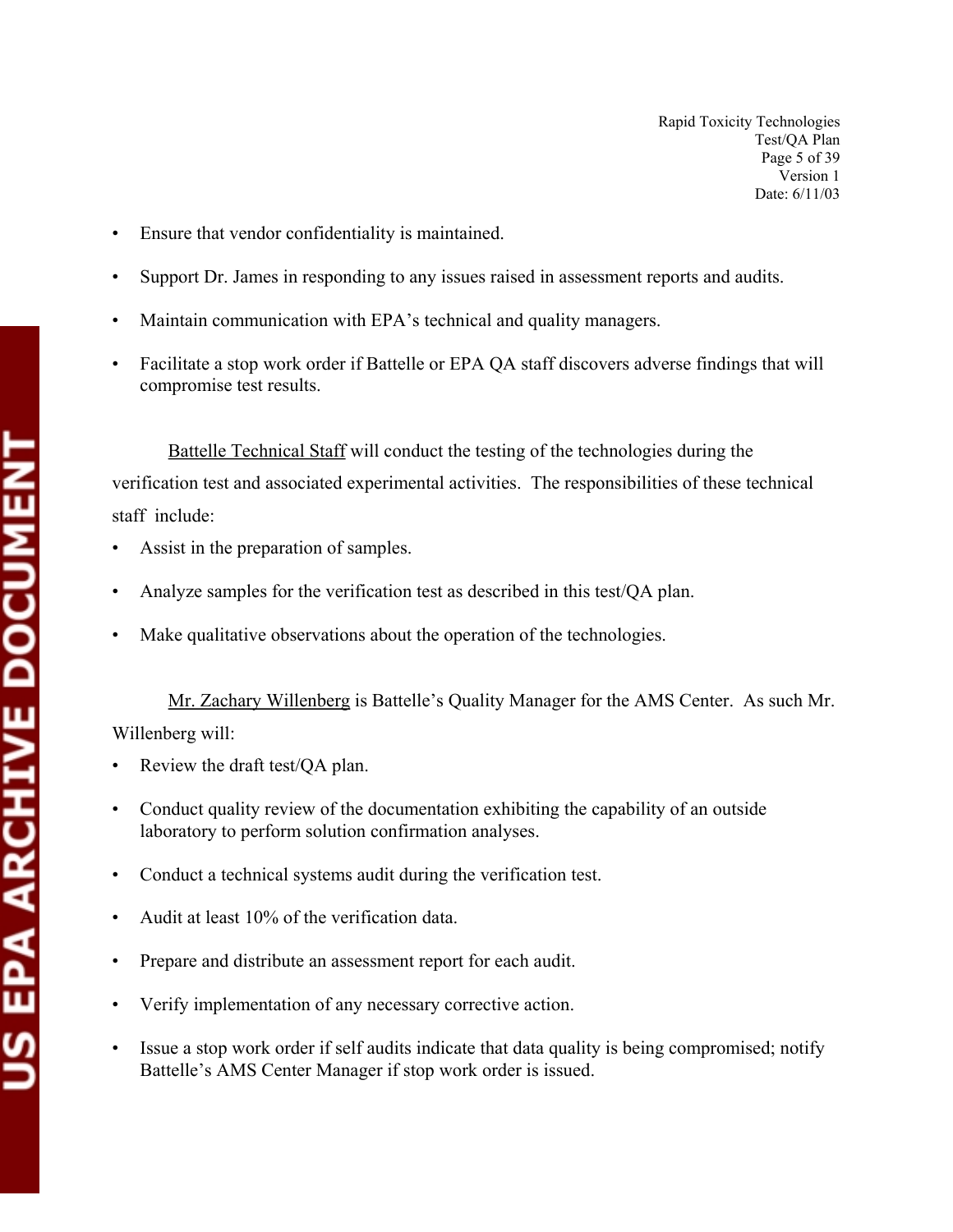- Provide a summary of the quality assurance/quality control (QA/QC) activities and results for the verification reports.
- Review the draft verification reports and statements.
- Have an overall responsibility for ensuring that the test/QA plan is followed.

Mr. Gary Carlin is Battelle's Environmental Health and Safety representative for the AMS Center. As such Mr. Carlin will:

- Review the safety issues related to handling the contaminants and provide input into the test/QA plan.
- Advise staff working with the contaminants on personal protective equipment and training needs.

## **1.3.2 Vendors**

Vendor representatives will:

- Review the draft test/QA plan.
- Approve the test/QA plan.
- Provide one complete commercially-available rapid toxicity technology and associated equipment/materials required for operation throughout the duration of the verification test.
- Provide all needed consumables for number of test samples included in the verification test.
- As desired, instruct Battelle personnel on how to operate the technology prior to testing.
- Review their respective draft verification report and statement.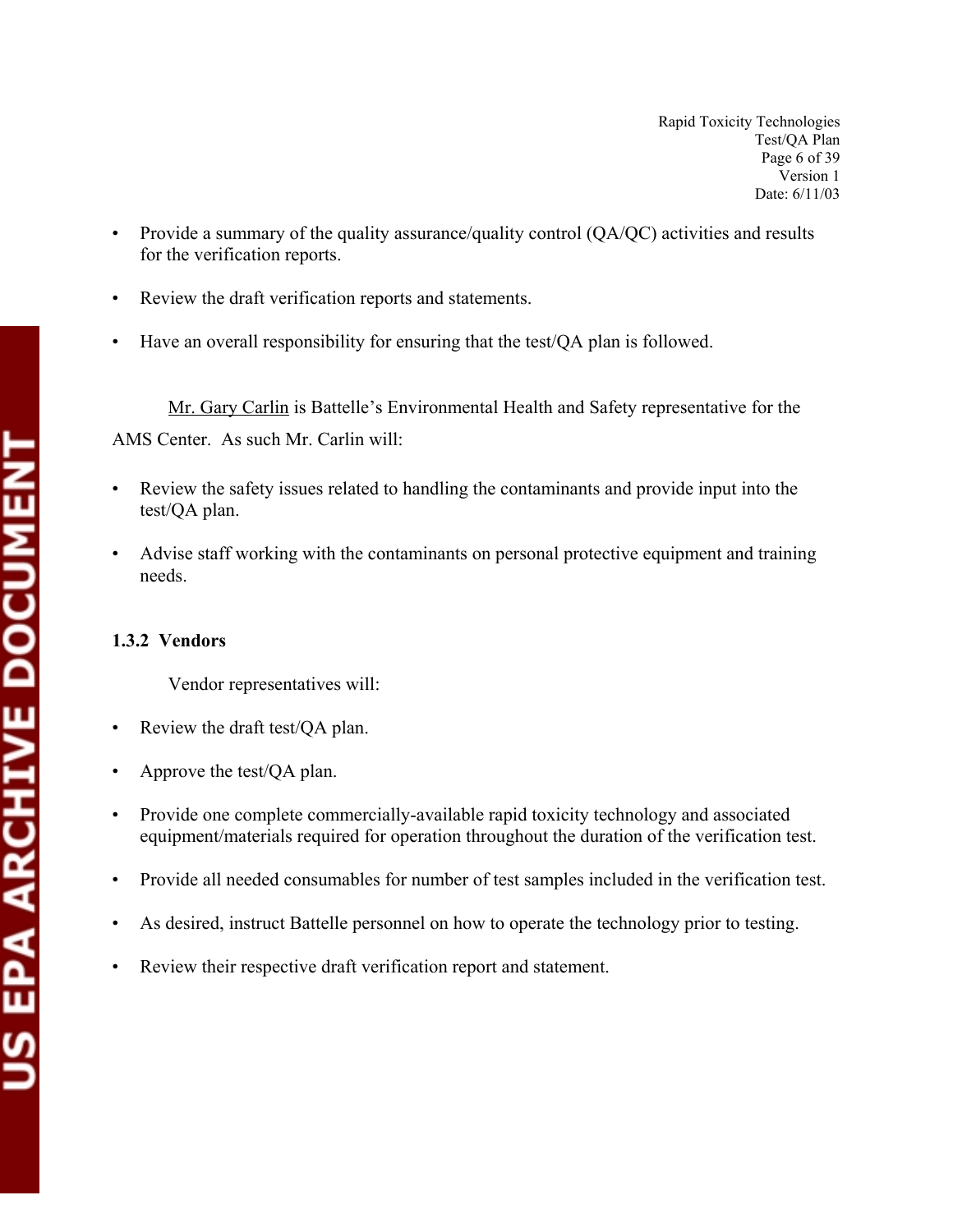# **1.3.3 EPA**

EPA's responsibilities in the AMS Center are based on the requirements stated in the "Environmental Technology Verification Program Quality Management Plan"2 . The roles of the specific EPA staff are as follows:

Ms. Elizabeth Betz is EPA's Quality Assurance Manager. For the verification test, Ms. Betz will:

- Review the draft test/QA plan.
- Direct the performance, at the EPA's discretion, of external technical systems audit(s) during the verification test.
- Notify the Battelle AMS Center Manager to facilitate a stop work order if the external audit indicates that data quality is being compromised.
- Prepare and distribute an assessment report summarizing results of the external audit.
- Review draft verification reports and statements.

Mr. Robert Fuerst is EPA's manager for the AMS Center. As such, Mr. Fuerst will:

- Review the draft test/QA plan.
- Notify the Battelle AMS Center Manager to facilitate a stop work order if an external audit indicates that data quality is being compromised.
- Review the draft verification statements.
- Review the final verification reports.
- Coordinate submission of the verification reports and statements for final EPA approvals.

# **1.3.4 Analytical Laboratories Used for Stock Solution Confirmation**

When methods are available, the contaminant concentration of the stock solutions will be confirmed**.** When the analyses are within Battelle's capabilities, Battelle will perform the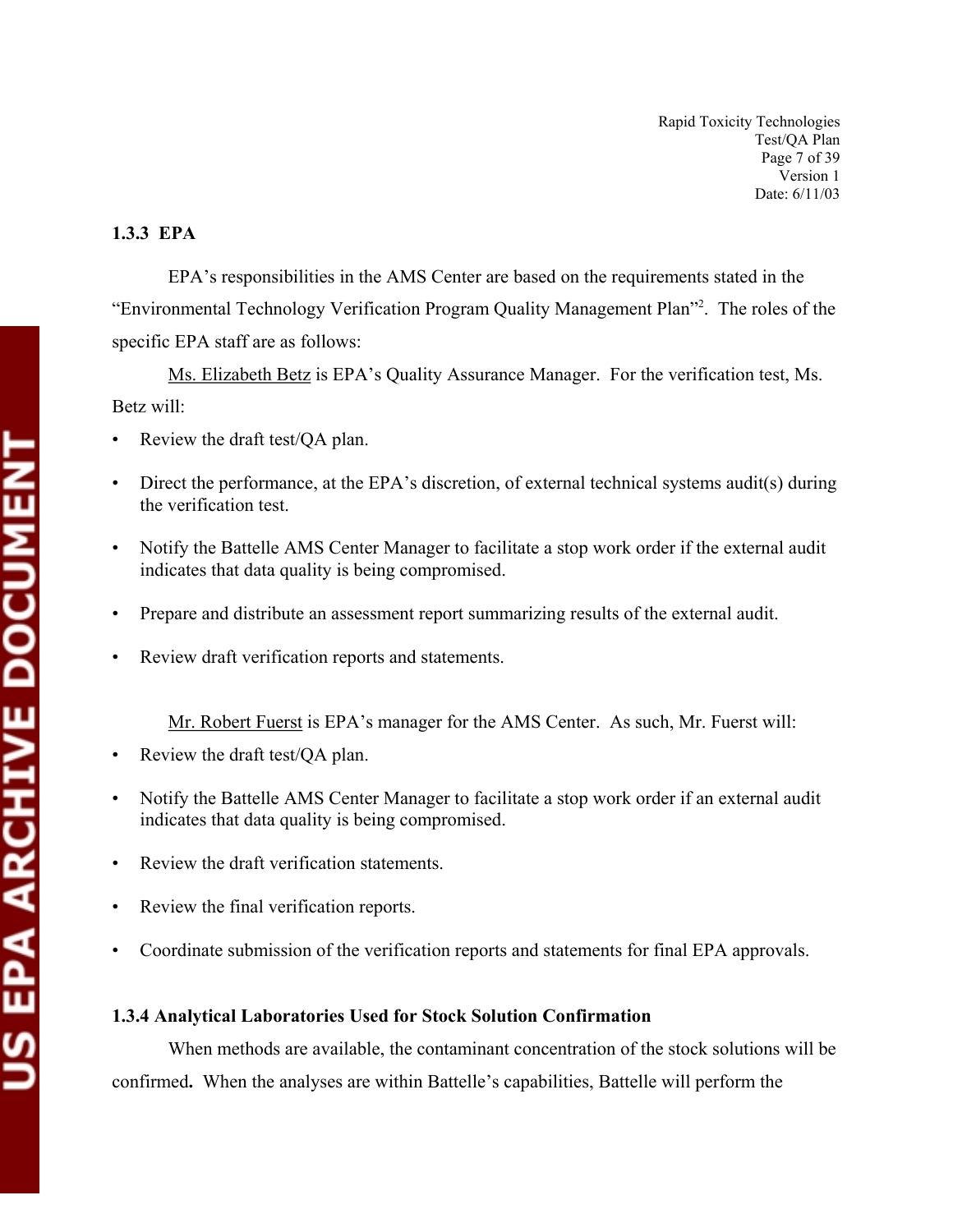analyses, but if it is more cost effective, Battelle may collaborate with or establish a subcontract with a commercial laboratory to perform the analyses.

In order to be selected to perform the confirmatory analyses during the verification test, a commercial laboratory will need to provide Battelle documentation that demonstrates its competence to perform the needed analysis, such documentation may include copies of: their method/standard operating procedure, quality assurance manual, state government certifications/approvals for analysis of the appropriate contaminant, and/or staff training records, where available. If the prospective laboratory does not demonstrate their capability adequately, another laboratory will be selected and their competence verified in a similar manner.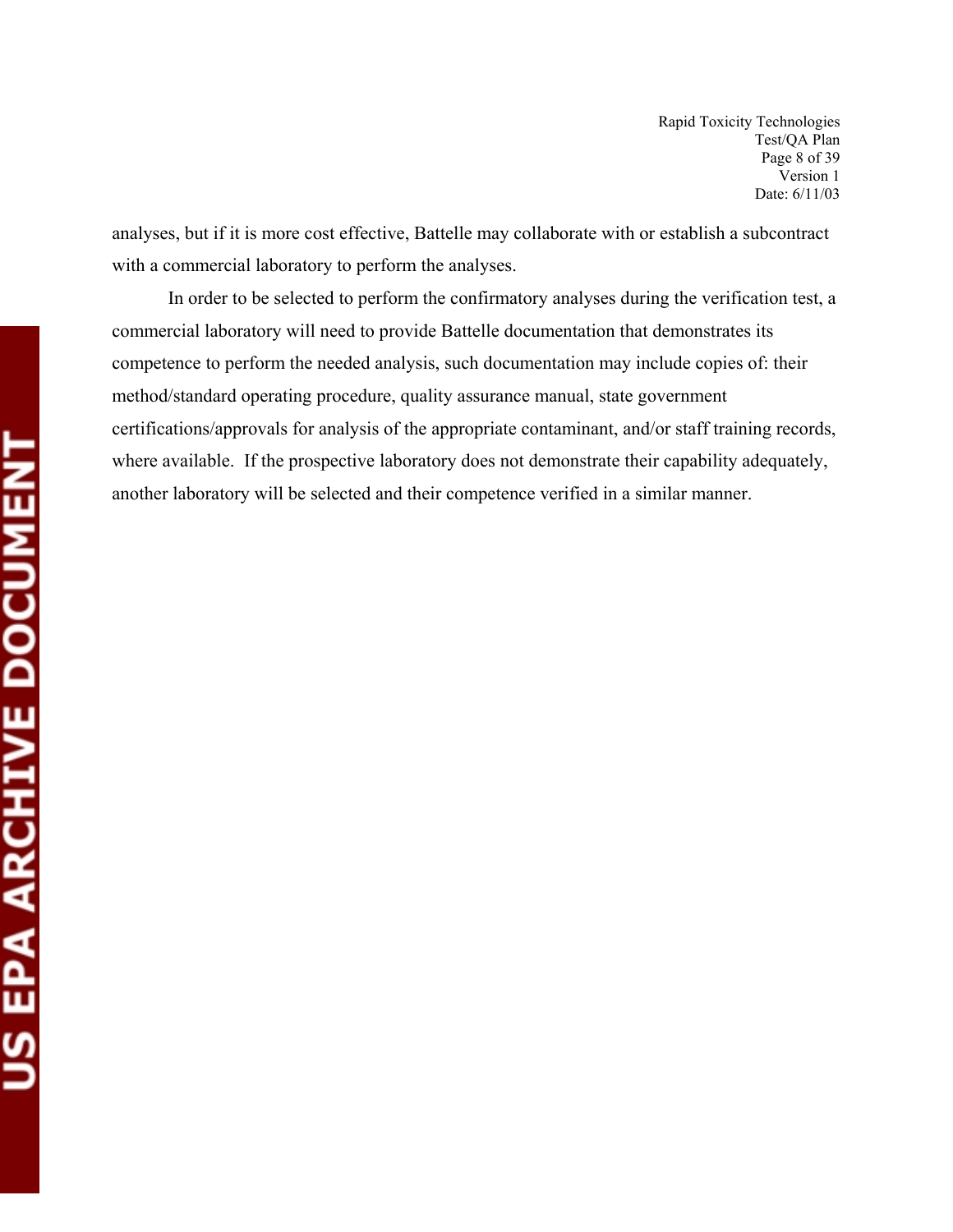#### **2.0 VERIFICATION APPROACH**

#### **2.1 Scope of Testing**

The verification test of rapid toxicity technologies will focus on a broad range of contaminants that have been prioritized by the ETV stakeholder process. These rapid toxicity technologies do not provide identification or concentration of specific contaminants, but serve as a rapid screening tool to determine if the water being tested is toxic. As part of this verification test, the rapid toxicity technologies will be subjected to various concentrations of contaminants representing several categories of chemicals such as industrial chemicals, pesticides, rodenticides, pharmaceuticals, nerve agents, and biological toxins. Each contaminant will be added to separate drinking water samples and analyzed by the rapid toxicity technologies. In addition to determining whether or not these technologies can detect the toxicity caused by each contaminant, the response of these technologies to interfering compounds likely to be present in clean drinking water, such as chemicals used for water treatment and byproducts of water treatment processes, will be evaluated. Table 1 shows the contaminants and the interfering compounds that will be evaluated during this verification test.

This test/QA plan specifically addresses verification testing of technologies that rapidly detect the toxicity of water samples. While there are many compounds that are toxic to the test organisms that are not toxic to humans, this verification test will focus on contaminants that are particularly toxic to humans. The technologies function by adding the water sample to a bacteria (*Vibrio fischeri*), enzyme (luciferase), or small crustacean (*Daphnia magna*) that either directly, or in combination with reagents, produce a background level of light production or rate of dissolved oxygen uptake (DOUR) in the absence of toxic contaminants. If toxic contaminants are present in the water, depending on the vendor, their toxicity is indicated by a change in color or intensity of the light production or by a decrease in the DOUR in proportion to the concentration level of the contaminant. This indication of toxicity will be generically referred to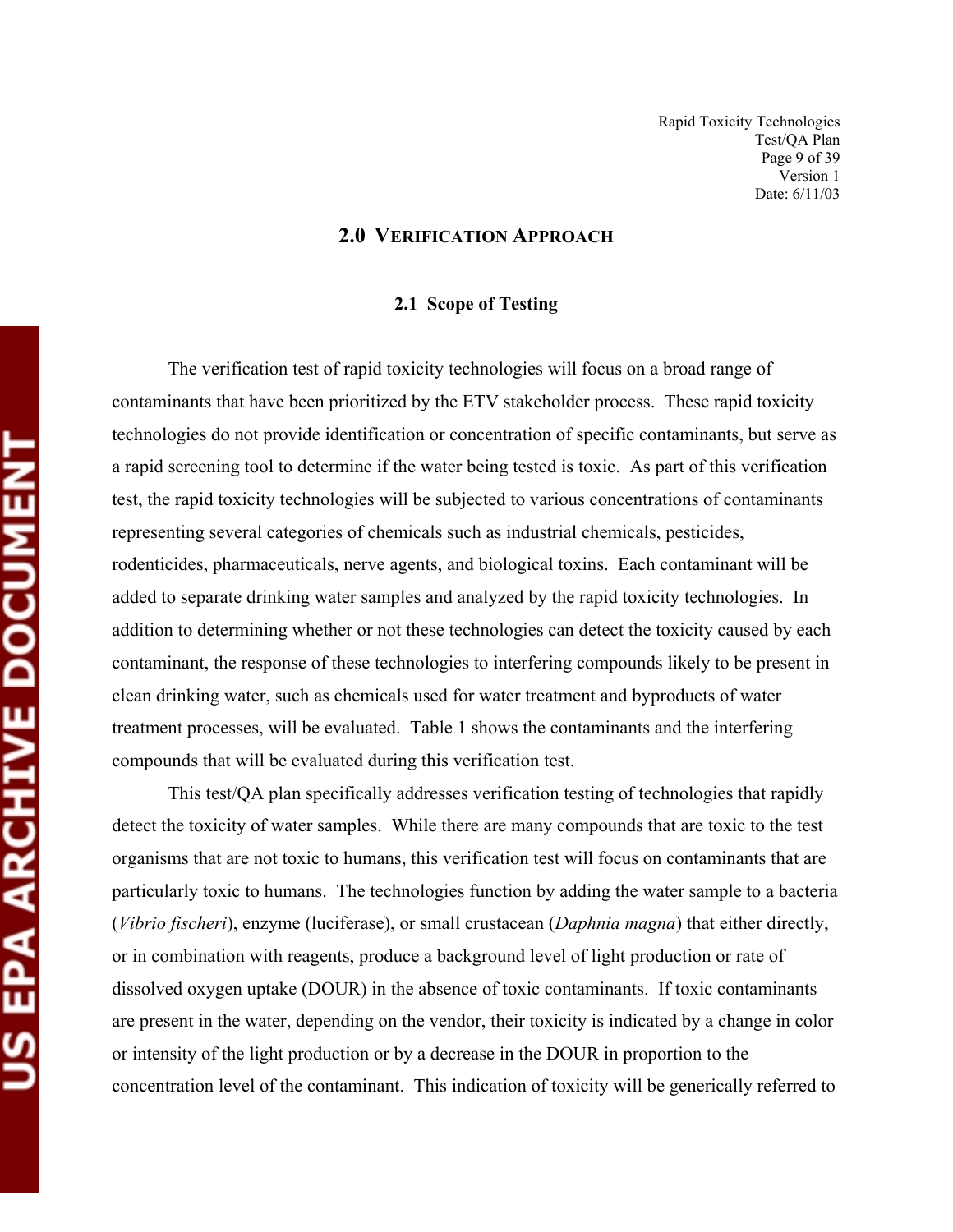as "inhibition" through the remainder of this test/QA plan. These technologies report the inhibition of each drinking water sample with respect to the inhibition of either ASTM Type II deionized (DI) water or non-toxic drinking water. The results are reported visually or via a digital display or electronic output signal. The technologies that are designed

| Category            | <b>Contaminant</b>     | <b>Interfering Compounds</b>   |
|---------------------|------------------------|--------------------------------|
| Industrial chemical | cyanide                | manganese, iron, aluminum,     |
| Carbamate pesticide | aldicarb               | copper sulfate, chloramination |
| Organophosphate     | dicrotophos            | byproducts, chlorination       |
| pesticide           |                        | byproducts, zinc sulfate       |
| Rodenticide         | thallium sulfate       |                                |
| Pharmaceutical      | colchicine             |                                |
| Nerve agents        | VX, soman              |                                |
| Biological toxins   | ricin, botulinum toxin |                                |

**Table 1. Categories, Contaminants, and Water Treatment Interferences** 

for use in a field location will be tested at a non-laboratory venue, and all of the technologies will be tested in a laboratory.

The verification of the rapid toxicity technologies will be done through the analysis of drinking water samples fortified with various concentrations of individual contaminants. ETV verifications usually include a comparison of the results generated by the technologies being verified with the results of analysis of the same samples using a standard reference method that measures the same endpoint, usually concentration. In the case of this verification test, the most common standard method for toxicity is the Whole Effluent Toxicity<sup>3</sup> (WET) method. Most of the rapid toxicity technologies employ organisms for the detection mechanism that are different from the organisms suggested for used in the WET method. The sensitivity of different organisms to contaminants will be different among different species. Therefore, this method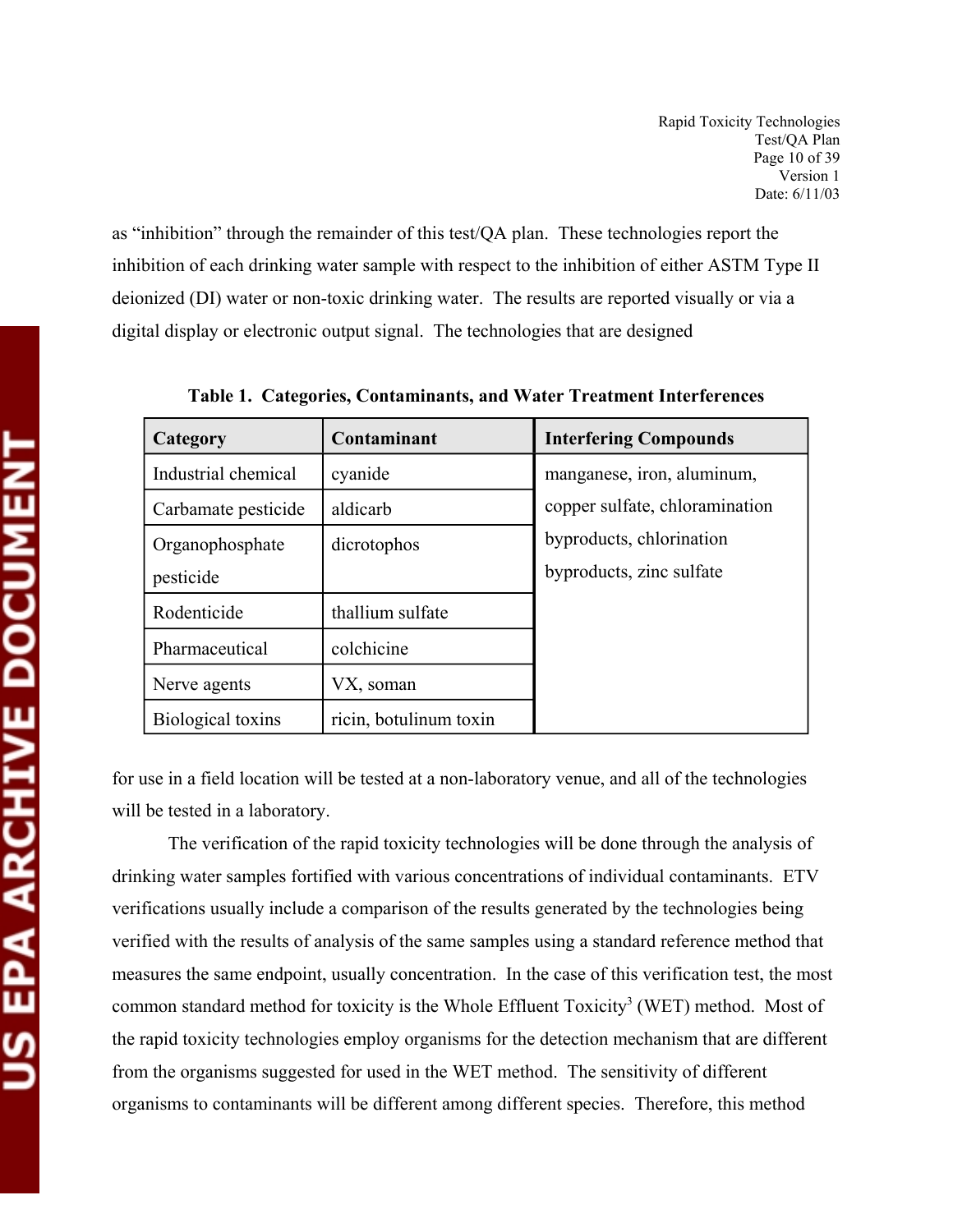Rapid Toxicity Technologies Test/QA Plan Page 11 of 39 Version 1 Date: 6/11/03

would not provide an appropriate benchmark for direct comparison with the results produced by all of the rapid toxicity technologies because of the lack of sameness of organism. It is well documented that the contaminants used during this verification test are toxic and the objective of the test is to determine each rapid toxicity technology's ability to detect this toxicity if the contaminant is present, not to compare their response with the WET method. In lieu of a traditional reference measurement of toxicity, the concentration of each contaminant or interfering compound fortified into the drinking water sample will be confirmed independently by standard confirmatory methods, when available. When a standard method is not available, QA oversight (balance calibration, audits, and purity tracking of the standards) of the solution preparation will ensure the accuracy of the sample concentration.

The rapid toxicity technologies provide a measure of toxicity, and will be evaluated by reporting:

- endpoint (% inhibition,  $EC_{50}$ ,  $EC_{30}$ , toxicity threshold) for all concentration levels, contaminants and potential interfering compounds
- precision
- false negative rate (frequency of inhibition similar to the negative control reported when a contaminant is present at toxic concentrations)
- false positive rate (frequency of detectable inhibition reported in unspiked drinking water samples)
- field portability
- ease of use
- throughput.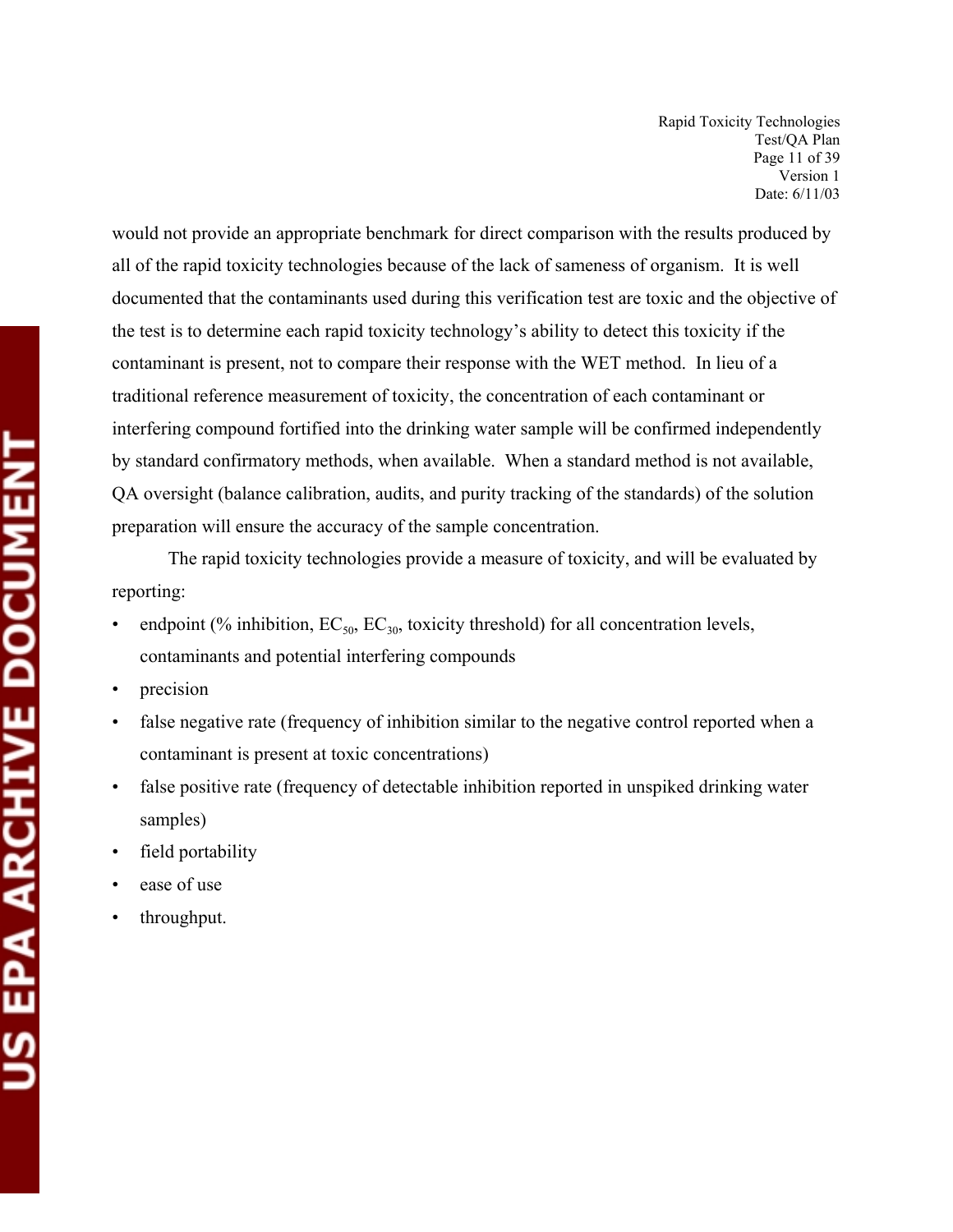#### **2.2 Experimental Design**

The verification test will involve challenging the rapid toxicity technologies with drinking water samples fortified separately with the contaminants and interfering compounds listed in Table 1. Each technology will analyze samples containing the contaminants at concentration levels that would be lethal if ingested. Subsequent dilutions (dilution factors as per each vendor's protocol, otherwise tenfold) will be prepared and analyzed until there is no longer inhibition as measured by each technology. From these data, the lowest concentration at which the toxicity can be detected, or toxicity threshold, will be estimated for each technology with respect to each contaminant. A common endpoint such as the effective concentration causing 50% inhibition ( $EC_{50}$ ) will be reported for each technology along with data reflecting the rate of false positive and negative results and the precision of the rapid toxicity technologies. Inhibition results (endpoints) specific to each technology from four replicates of each contaminant at each concentration level will be evaluated in order to evaluate the precision of the technologies.

The response of the rapid toxicity technologies to compounds used during the water treatment process (see Table 1) will be evaluated as potential interfering compounds by analyzing separate drinking water samples fortified with the EPA's National Secondary Drinking Water Regulations  $(NSDWR)^4$  level of each compound. For analysis of byproducts of the chlorination process, the unspiked drinking water sample will be analyzed because it will be from a water utility that uses chlorination as it disinfection process. For the analysis of byproducts of the chloramination process, a separate water sample will be obtained from a water system that uses chloramination as its disinfection process.

Sample throughput will be measured based on the number of samples analyzed per day. Performance parameters, such as ease of use and reliability, will be based on documented observations of the operators and test coordinator. Each technology will be used in a field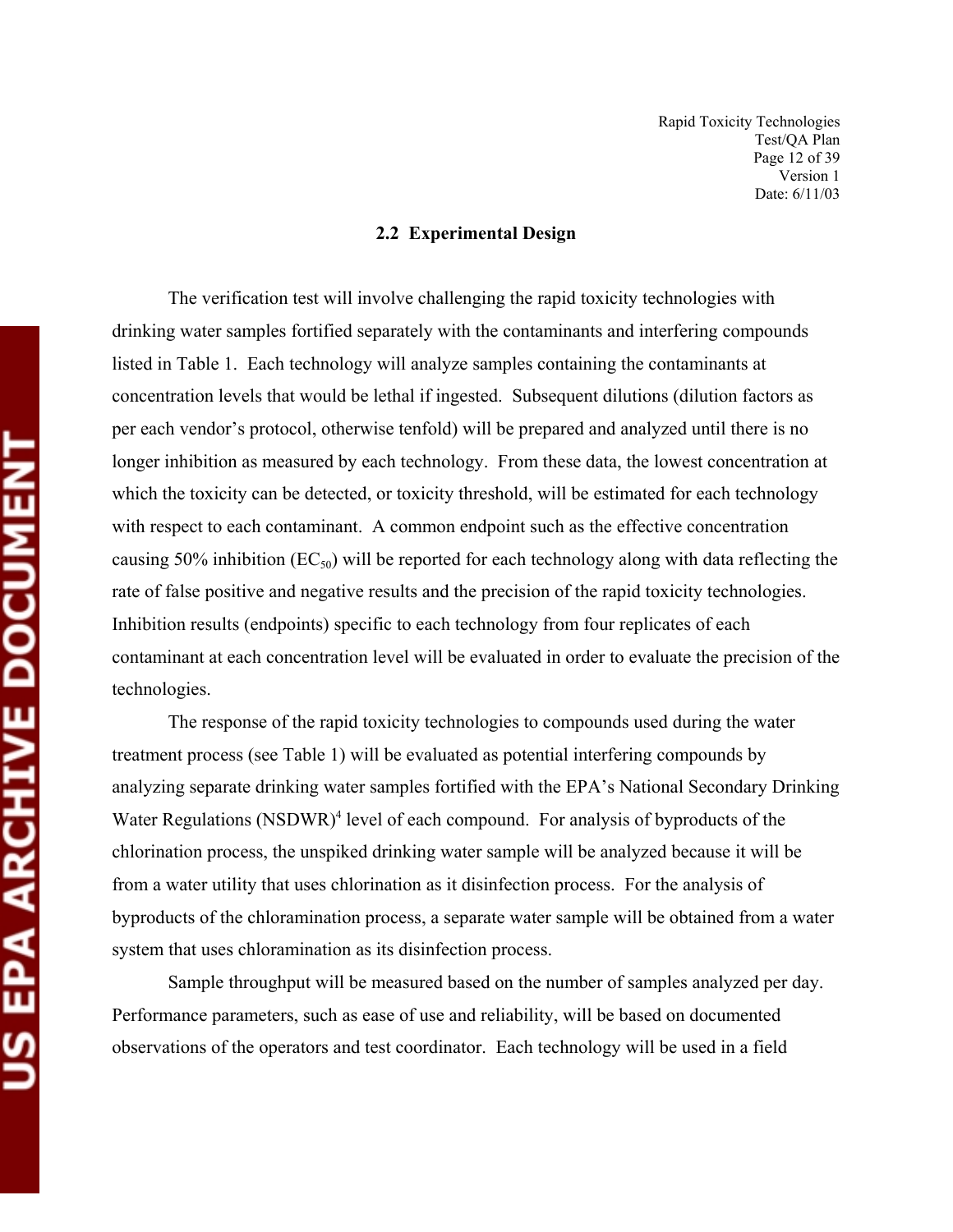environment, as well as in a laboratory setting, to assess the impact of field conditions on performance.

#### **2.3 Test Samples**

Test samples to be used in this verification test will include drinking water (DW) and quality control (QC) samples. Tables estimating the number of samples to be analyzed are provided in the Appendix. The drinking water samples will be prepared from a single drinking water sample collected from a tap in a system that uses chlorination as the disinfectant procedure. The water will be dechlorinated (with sodium thiosulfate or as per vendor protocol) and fortified with various concentrations of contaminants and interferences. Individual solutions containing each contaminant and potential interfering compound separately will be prepared. Subsequent dilutions of the contaminant samples with dechlorinated drinking water or ASTM Type II DI water (as per vendor protocol) will be analyzed by the rapid toxicity technologies until there is no longer detectable inhibition. Mixtures of contaminants and interfering compounds will not be analyzed. The QC samples will include method blank samples and positive and negative control samples.

#### **2.3.1 QC Samples**

The QC samples will include method blank samples, which will consist of ASTM Type II DI water; positive control samples, which will consist of ASTM Type II DI water fortified with a contaminant and concentration selected by each vendor; and negative control samples, which will consist of the unspiked dechlorinated drinking water sample. The method blank samples will be used to help ensure that no sources of contamination are introduced in the sample handling and analysis procedures. The positive control samples will provide an indication to the operator whether or not the rapid toxicity technology is functioning properly. The vendor will provide the approximate inhibition endpoint that should result upon analysis of the positive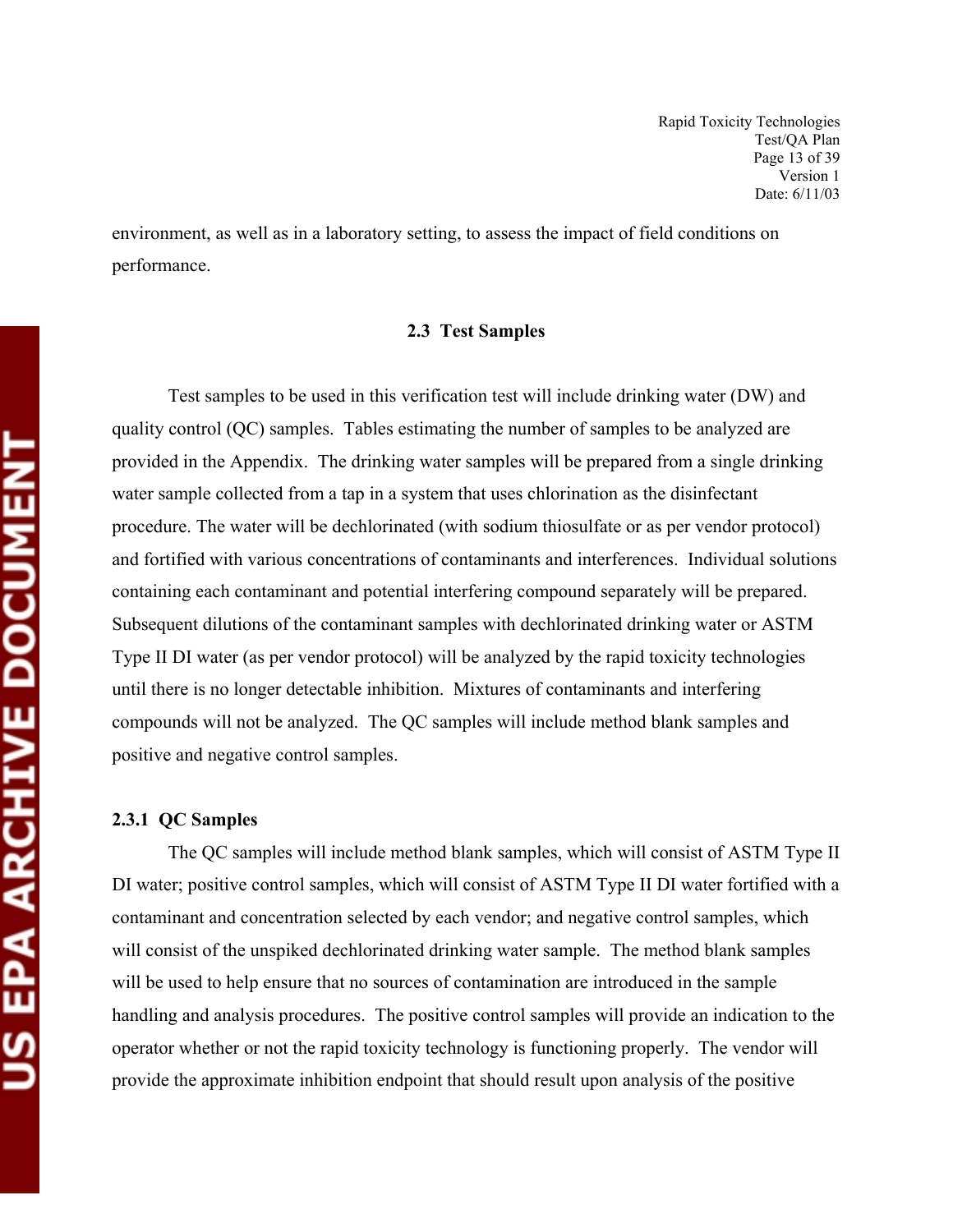Rapid Toxicity Technologies Test/QA Plan Page 14 of 39 Version 1 Date: 6/11/03

control by their technology. While there will not be required performance limits placed on the result of the positive control sample, if the result is not in the range of anticipated results specified by the vendor, it will indicate to the operator that the technology may have been operated incorrectly. The negative control sample will be used to set a background toxicity of the water sample. Any change in inhibition from the negative control sample can be considered to be due to the presence of a contaminant. At least one method blank and positive control sample will be analyzed for every 20 samples (more often if required by vendor's protocol) analyzed by each rapid toxicity technology. Negative control samples will be analyzed as often as required to accommodate the vendor's analytical protocol.

#### **2.3.2 Drinking Water Fortified with Contaminants**

Approximately 50-L of a single drinking water sample, drinking water from a municipal supply that uses chlorination as its disinfectant procedure, will be collected in a high density polyethylene (HDPE) container as part of this verification test. The sample container will be pre-cleaned by the manufacturer and certified to be contaminant free. After sample collection, aliquots of the water sample will be analyzed for several water quality parameters such as: the concentration of trihalomethanes, haloacetic acids, total organic halides, copper, aluminum, iron, manganese, and zinc; turbidity; dissolved organic carbon content; pH; alkalinity; specific conductivity; and hardness. Prior to analysis, these aliquots will have been preserved as per the standard methods for these analyses. The remaining drinking water sample will be dechlorinated with approximately 1 mg of sodium thiosulfate pentahydrate for every liter of drinking water remaining. A scoop that holds approximately 1 mg will be used to measure the sodium thiosulfate pentahydrate into the water sample. It is acceptable for the vendors to use different dechlorination procedures as part of their protocol. All subsequent test samples will be prepared from this dechlorinated drinking water (DW) and stored in glass containers to avoid the leaching of chlorine from HDPE plastics.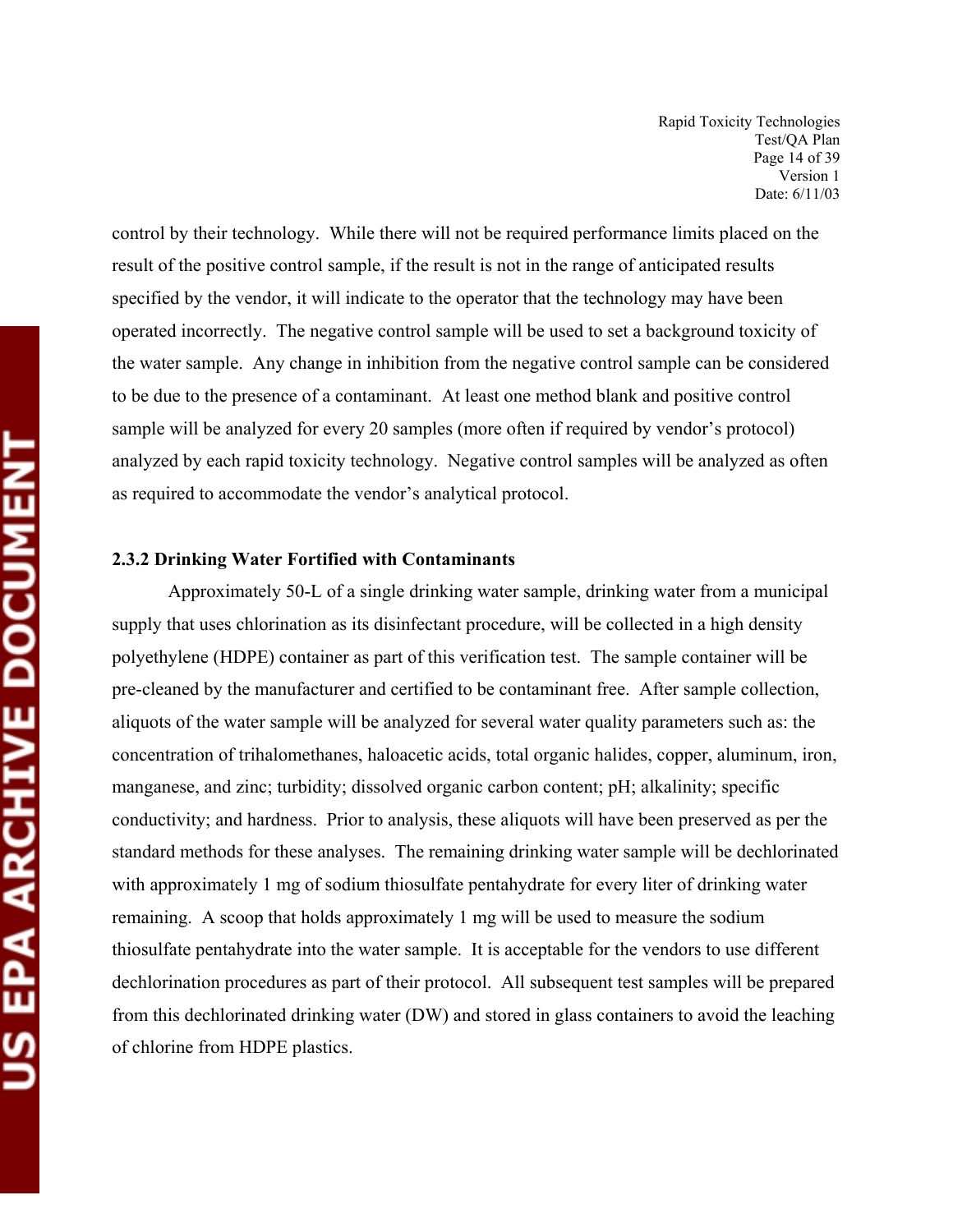Rapid Toxicity Technologies Test/QA Plan Page 15 of 39 Version 1 Date: 6/11/03

A stock solution of each contaminant at the lethal dose concentration level will be prepared in the DW. Table A-1 in the Appendix lists the concentration level of the lethal dose sample of each contaminant and the number of samples to be analyzed. Those stock solutions may be diluted by factors of 10, 100, 1,000, and 10,000 to generate a dilution series for each technology to analyze<sup>a</sup>. All the technologies will analyze at least the lethal dose concentration and the first two dilutions, but the technologies will only continue on and analyze the rest of the dilutions as long as they are detecting inhibition with respect to the negative control sample. For example, if the 100-fold dilution sample produced no detectable inhibition, the technology would not be required to analyze the more dilute samples. However, if the 100-fold dilution sample produced detectable inhibition, the technology would be required to analyze additional dilutions until the inhibition is similar to the negative control sample, even if samples with dilution factors greater than 10,000 need to be prepared. If a technology detects inhibition at the lethal dose level, but not at the 10-fold dilution factor, additional dilutions should be performed in order to obtain detectable results at a minimum of two concentration levels. Each dilution set will be analyzed four times by each technology. The endpoints (% inhibition,  $EC_{50}$ , etc.) reported by each technology will be recorded for each dilution sample or dilution series, whichever is appropriate for the specific endpoint. Each of the participating technologies will be tested as described above in Battelle laboratories.

Testing the operation of the rapid toxicity technologies in a field setting is a key component of the verification test. Evaluating the performance of each field portable technology while being used outside the laboratory without the availability of miscellaneous laboratory supplies is important to the buyers and users of these technologies. Technologies will only be evaluated in a field setting if the vendor states that the technology has that capability. At a nonlaboratory field location, each field portable technology will analyze a single water sample (four

<sup>&</sup>lt;sup>a-</sup>The scenario of multiple ten-fold dilutions is suggested for each vendor's technology to alleviate the practical difficulties of preparing different test solutions for each vendor. However, if the vendor's protocol includes dilutions (not necessarily ten-fold) to non-detectable levels, using their protocol would be acceptable as long as the appropriate endpoint data are obtained. Data forms will be provided to the operators to aid the documentation of the dilutions.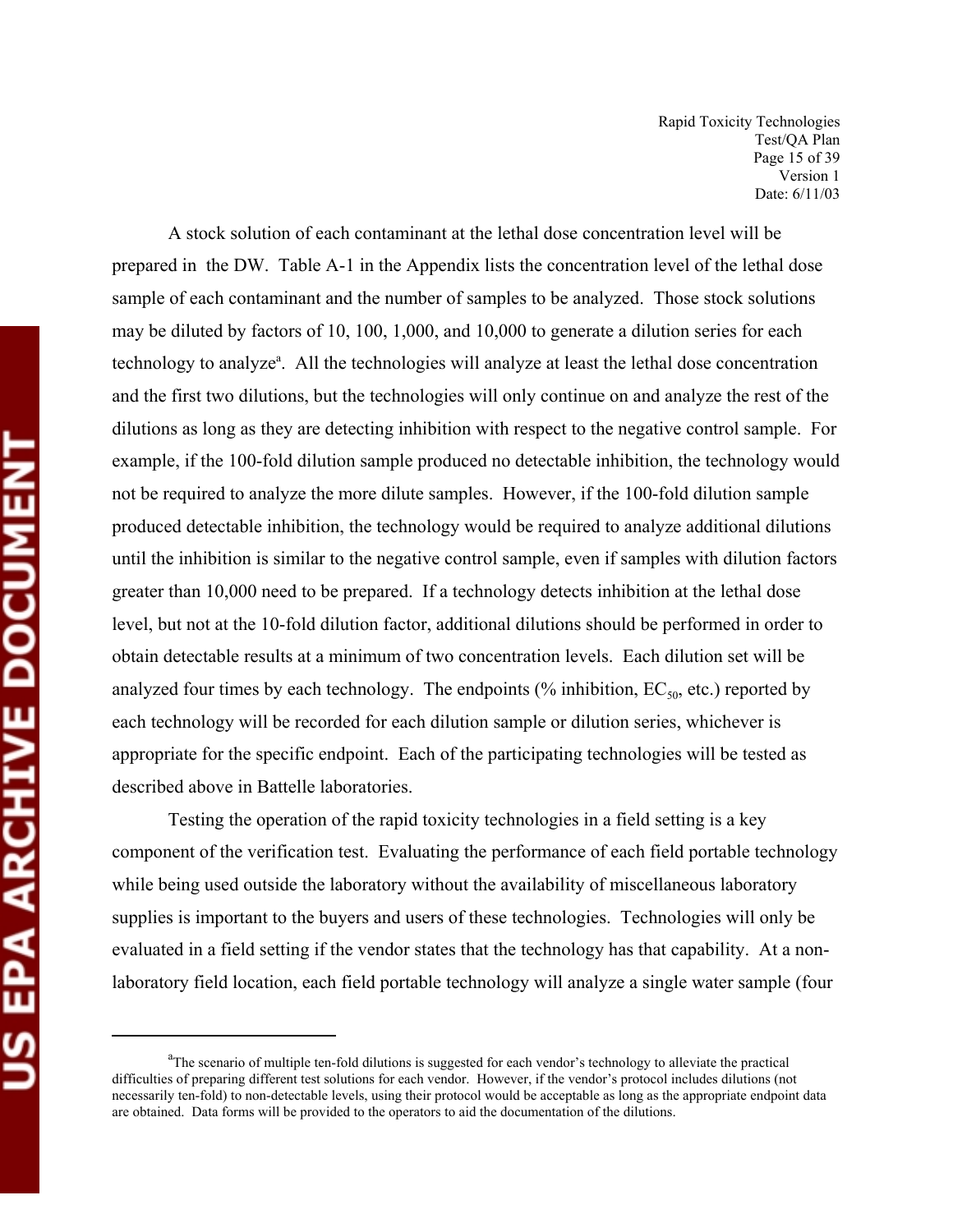Rapid Toxicity Technologies Test/QA Plan Page 16 of 39 Version 1 Date: 6/11/03

replicates) fortified with one of the contaminants (from Table 1) known only to the Verification Test Coordinator. The technologies will report its toxicity as prescribed by each vendor's protocol. The operators will follow the vendor's protocol exactly, as no guidance on concentration level or dilutions will be provided. All data obtained and dilutions performed while performing these analyses will be documented and the endpoints reported by each technology will be compared with those obtained in the laboratory setting.

## **2.3.3 Drinking Water Fortified with Interfering Compounds**

Individual aliquots of the drinking water sample described above (DW) will be fortified with one half the NSDWR guidance level of each potential interfering compound. Table A-2 in the appendix lists the interfering compounds along with the concentration at which they will be tested. Four replicates of each of these samples will be analyzed.

For the byproducts of the chlorination process, the unspiked drinking water sample (same as the negative control) will be analyzed in replicate since the water sample will be from a system disinfected with the chlorination process. For the byproducts of the chloramination process, a separate drinking water sample will be collected from a water utility that uses chloramination as the disinfecting process. This water sample will be characterized by measuring trihalomethanes, haloacetic acids, total organic halides, turbidity, dissolved organic carbon content, pH, alkalinity, specific conductivity, and hardness. Upon receipt, this sample will be dechlorinated as per vendor protocols to quench the chloramination process and, as for the other possible interfering compounds and chlorination byproducts, analyzed in replicates of four.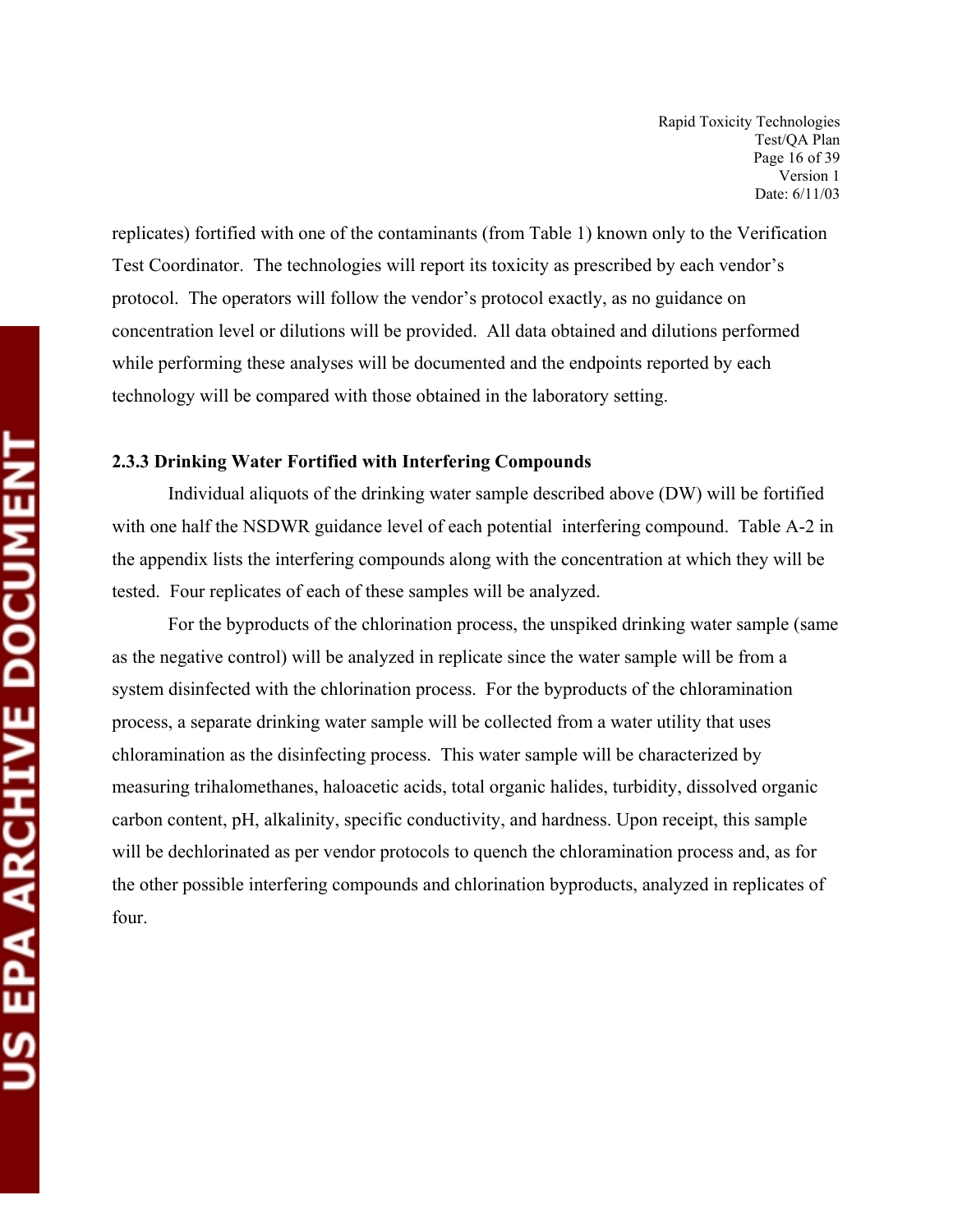# **3.0 MATERIALS AND EQUIPMENT**

In general, this verification test relies on the materials and equipment provided by the vendors. Battelle will provide the following equipment and materials.

#### **3.1 Laboratory Supplies**

The following supplies will be needed for the preparation of the DW and QC samples:

- ASTM Type II DI water
- various laboratory supplies necessary for accurate preparation of the test samples and subsequent dilutions (ie. volumetric pipets, pipet bulbs, Eppendorf micro pipettes/pipette tips, volumetric flasks, disposable pipets, etc.)
- reference standards with a known level of purity for target analytes (NIST traceable or equivalent)
- glass sample containers
- sodium thiosulfate pentahydrate
- sodium hypochlorite
- n, n-diethly-p-phenylenediamine (DPD) tablet
- personal protective equipment.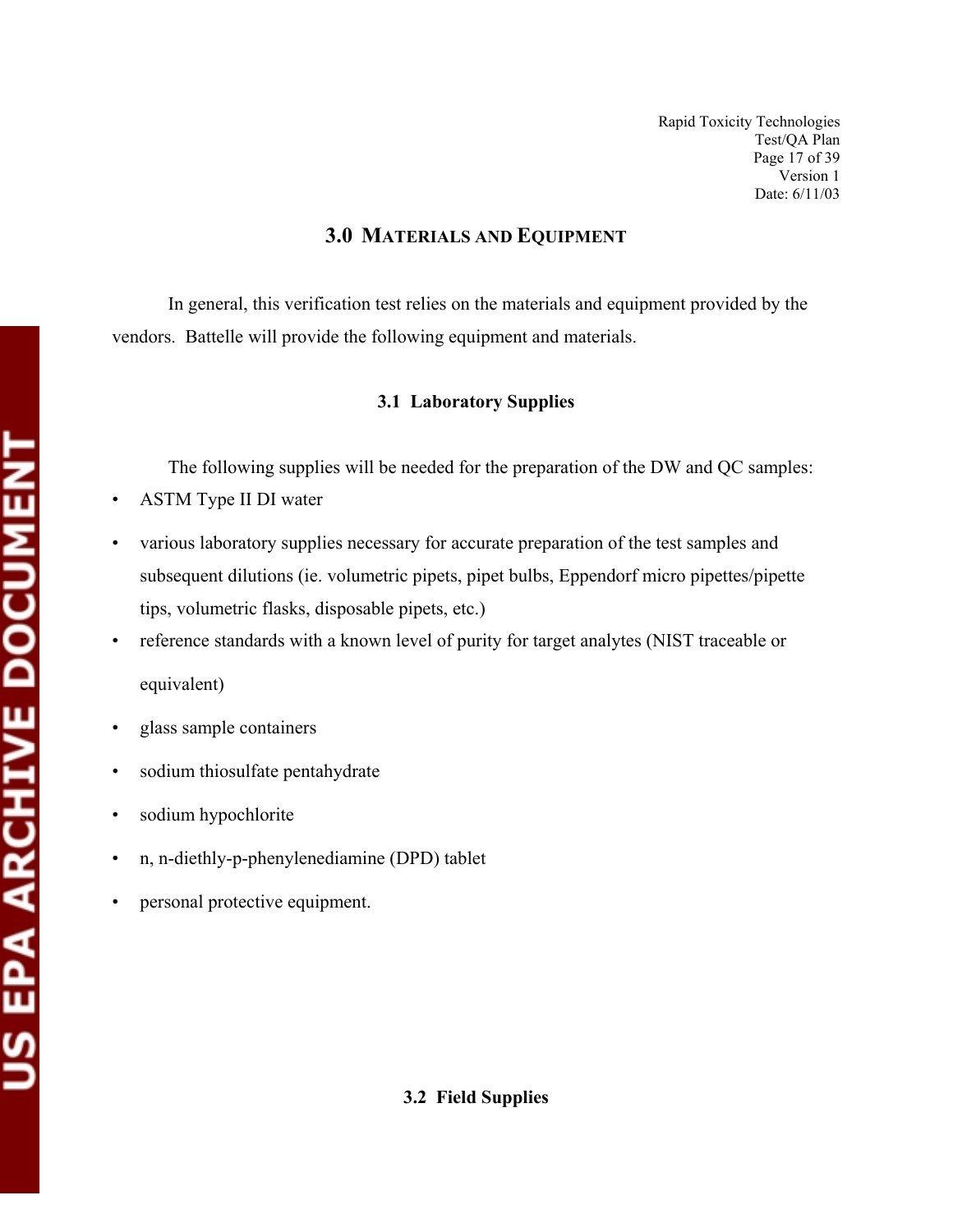Rapid Toxicity Technologies Test/QA Plan Page 18 of 39 Version 1 Date: 6/11/03

For the analysis of samples in the field setting, Battelle will provide only the water sample for analysis, the DW sample to be used by the operators for any necessary dilutions, and the QC samples. The operators will depend on only supplies provided by the vendor to analyze the samples.

#### **3.3 Special Facilities**

Four of the contaminants to be evaluated in this verification test (VX, soman, ricin, and botulinum toxin) can only be handled in laboratories that are specially designed and certified for the use of chemical and biological agents. Battelle's Medical Research and Evaluation Facility (MREF), which is a Department of Defense laboratory-scale facility conducting research with chemical and biological agents will be used for verification testing of the specified contaminants. The MREF is licensed to ship, receive, and handle select agents, as defined by the Centers for Disease Control and Prevention. The facility maintains state-of-the-art equipment and professional and technical staffing expertise to safely conduct testing and evaluation of hazardous chemical and biological materials.

The MREF and its personnel have the demonstrated capability for storing and safely handling VX, soman, ricin, and botulinum toxin. Battelle's agent stocks will be analyzed prior to testing to verify the purity of the agent used to make the test samples. Only chemical agents (CA) with purity greater than 85 percent will be used in this program. Handling of CA at the MREF are detailed in the following standard operating procedures (SOP): MREF SOP I-002 Storage, Dilution, and Transfer of GA, GB, GD, GF, TGD, VX, HD, HL, HN and L when CA Concentration/Quantity is Greater than Research Dilute Solution (RDS), MREF SOP I-003 Receipt, Transfer, Storage, and Use of Research Dilute Solution (RDS), and MREF SOP I-003 Disposal of Chemical Agent. These SOPs can be reviewed at the MREF facility, but copies cannot be made for external review. Biological agent use will be according to the CDC Select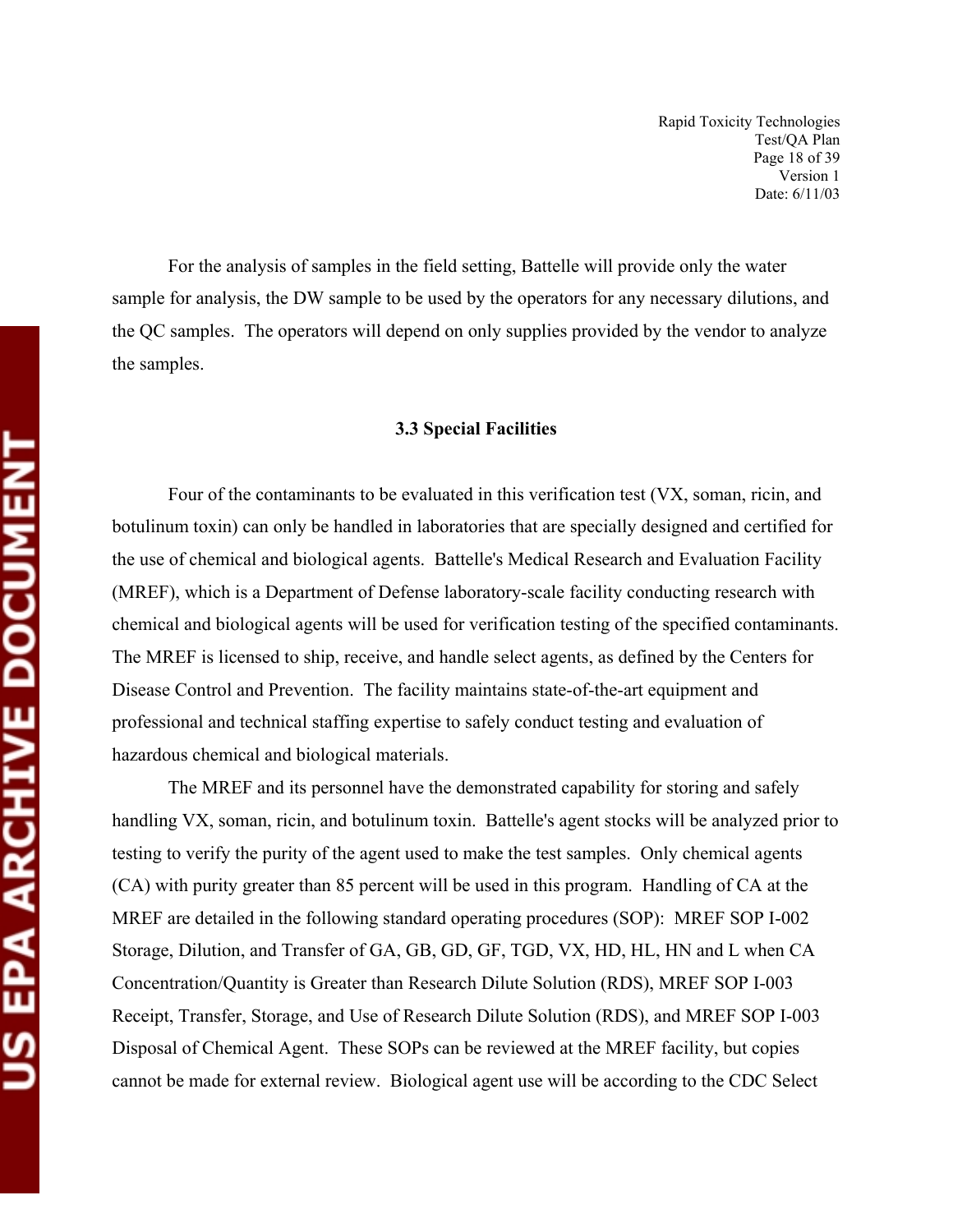Agents Program (32 CFR 626 and 627)<sup>5,6</sup> administered through the Biological Defense Research Program and the Battelle MREF Facility Safety Plan.

#### **3.4 Technology Operators**

Given the agent facility restrictions, vendors will not be able to operate their technologies during this verification test. Each rapid toxicity technology will be tested independently while being operated by a Battelle staff member. All operators will have a bachelor's level degree in the sciences or equivalent work experience. The vendor will provide training to the operators by means of a visit to Battelle or a conference call prior to the start of the verification test and then will be asked to sign a consent form stating the names of the Battelle staff they have trained. Each operator will manipulate the water samples and reagents to generate solutions that can be analyzed by the rapid toxicity technologies. More than one operator may be used by Battelle, but operators will be restricted to only operating technologies on which they have been trained. Battelle staff from the MREF will operate the technologies while analyzing samples fortified with VX, soman, ricin, and botulinum toxin.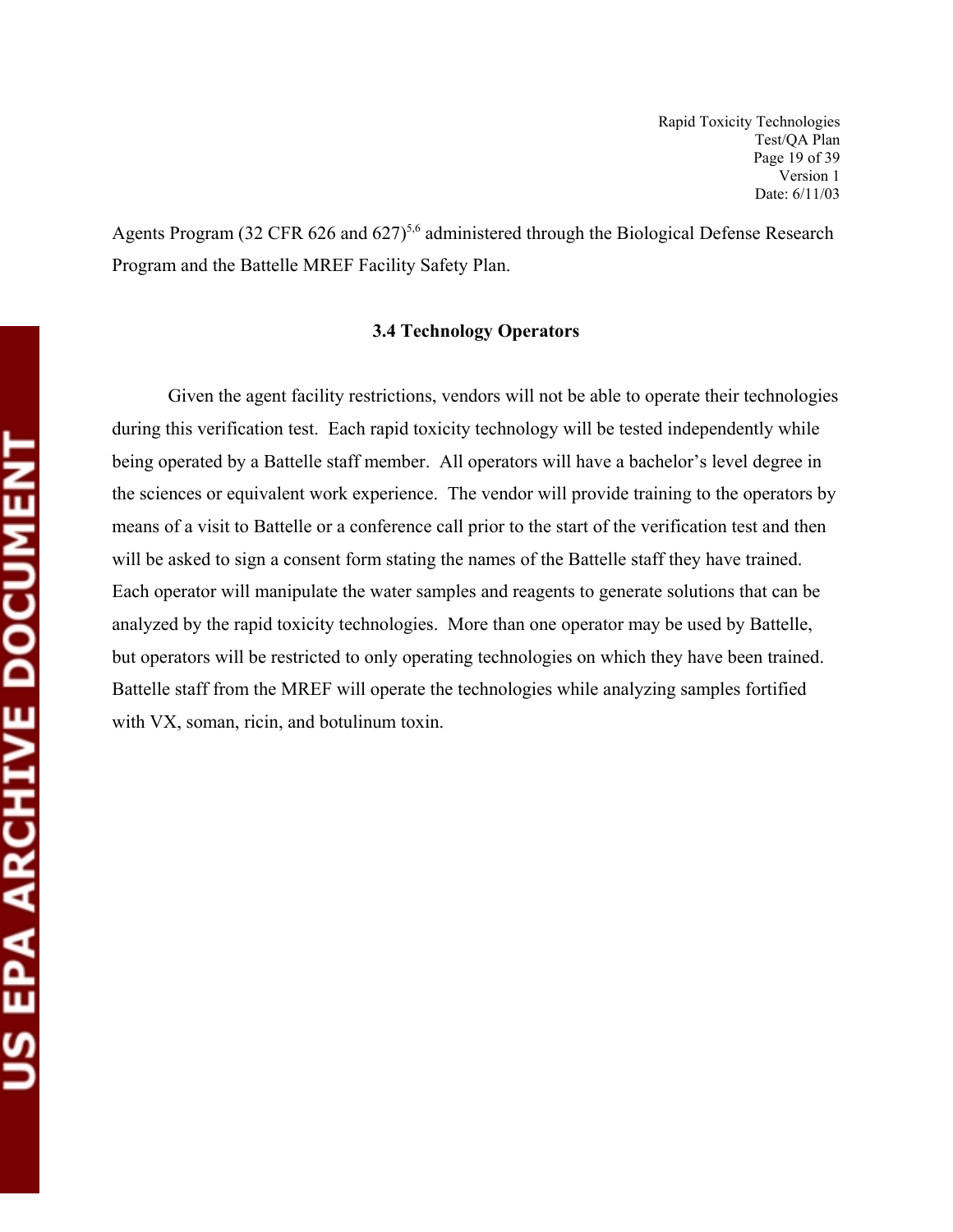#### **4.0 PROCEDURES**

#### **4.1 Test Sample Preparation and Storage**

The drinking water sample will be collected as described in Section 2.3.2 and because free chlorine will degrade many of the contaminants and interferences during storage, the sample will be immediately dechlorinated with sodium thiosulfate (or other dechlorination reagent as per vendor's protocol). The dechlorination of the drinking water will be qualitatively confirmed by adding a DPD tablet to an aliquot of the DW. If the water does not turn pink, the dechlorination process will be determined to be successful, if it does turn pink an additional 0.5 mg of sodium thiosulfate pentahydrate (or other dechlorinating reagent as per vendor's protocol) will be added to the sample for every liter of water and the dechlorination confirmation procedure will be repeated. Once dechlorination is confirmed, all the DW samples and the negative control QC samples will be made from this sample, while the method blank and positive control QC samples will be prepared from ASTM Type II DI water. The positive control samples will be diluted to appropriate concentrations using ASTM Type II DI water in Class A volumetric glassware. All QC samples will be prepared prior to the start of the testing and stored at room temperature for a maximum of 60 days. The DW samples will be prepared within 7 days of testing and stored in the dark at room temperature. Once dechlorinated and fortified with the contaminants, the DW samples will only be preserved chemically if absolutely necessary, as this verification test is designed to evaluate the ability of rapid toxicity technologies to measure toxicity in drinking water. Therefore, minimal adaptation of the water sample from between the time it comes out of the tap to the analysis time is preferred. Sample treatment as required by the vendors (such as pH adjustment) may need to be performed in order for the technologies to operate properly.

The concentration of the contaminant and interfering compound stock solutions will be verified with standard confirmatory methods, when available. Four aliquots of each stock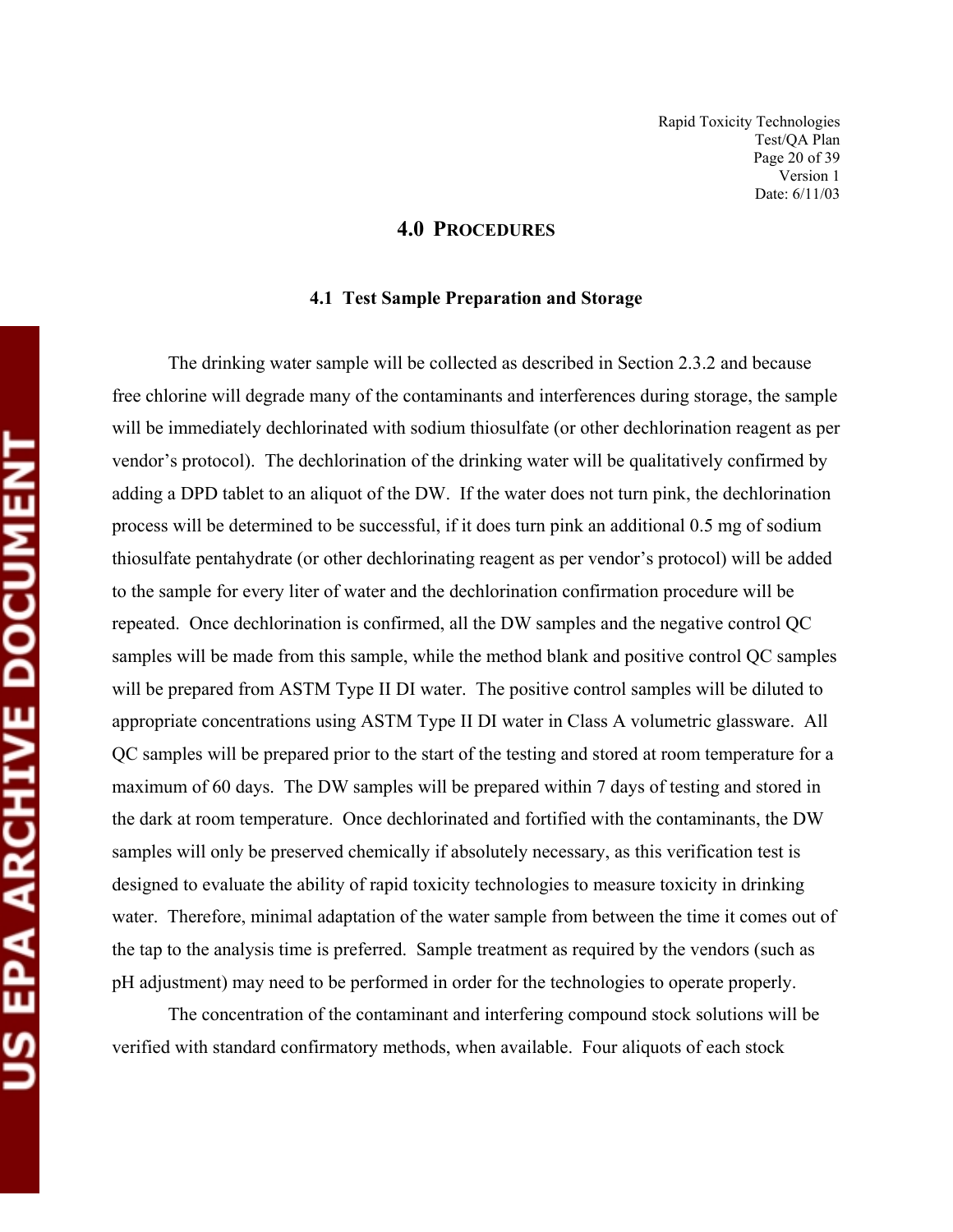solution will be analyzed. Aliquots to be analyzed by confirmatory methods will be preserved as prescribed by the standard method to be used.

#### **4.2 Sample Identification**

Aliquots to be analyzed by each technology will be drawn from the QC or drinking water samples and placed in uniquely identified sample containers. The sample containers will be identified by a unique identification (ID) number. A master log of the samples and sample ID numbers for each technology will be kept by Battelle. The ID number, date, person collecting, sample location, and time of collection will be recorded on a chain-of-custody form for all field samples.

#### **4.3 Sample Analysis**

#### **4.3.1 Drinking Water Characterization**

Table 2 lists the methods to be used to characterize the drinking water sample used as the water source throughout this verification test.

**Table 2. Drinking Water Characterization Standard Methods** 

| <b>Chemical</b> | <b>Method</b>          |
|-----------------|------------------------|
| Turbidity       | EPA 180.17             |
| Organic Carbon  | SM 5310 <sup>8</sup>   |
| Specific        | SM 2510 <sup>9</sup>   |
| Conductivity    |                        |
| Alkalinity      | SM 2320 <sup>9</sup>   |
| pH              | EPA $150.1^9$          |
| Hardness        | EPA 130.2 <sup>9</sup> |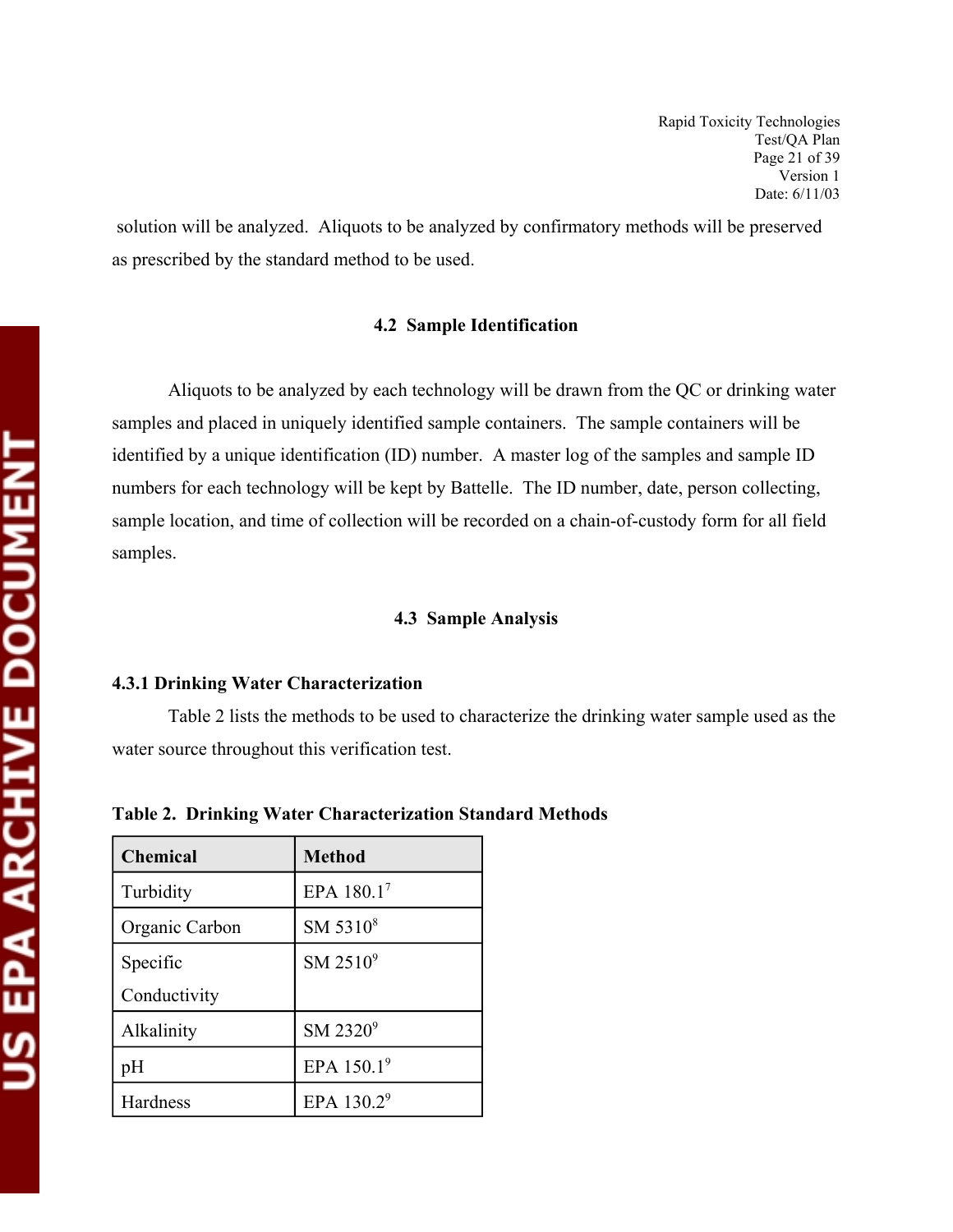#### **4.3.2 Stock Solution Confirmatory Methodologies**

Table 3 lists the methods to be used to verify the concentration of the stock solutions of the contaminants and metal interfering compounds analyzed during this verification test.

| <b>Chemical</b>                                                     | <b>Method</b>                                       |
|---------------------------------------------------------------------|-----------------------------------------------------|
| Cyanide                                                             | EPA 335.1 <sup>10</sup>                             |
| Aldicarb                                                            | EPA $531.1^{11}$                                    |
| Dicrotophos                                                         | EPA SW-846 $(8141A)^{12}$                           |
| Thallium, Manganese <sup>a</sup> , Iron <sup>a</sup> ,              | EPA 200.8 <sup>13</sup>                             |
| Aluminum <sup>a</sup> , Copper <sup>a</sup> , and Zinc <sup>a</sup> |                                                     |
| <b>Total Organic Halides</b>                                        | SM 5320B <sup>12</sup>                              |
| Trihalomethanes                                                     | EPA 524.2 <sup>14</sup>                             |
| Haloacetic Acids                                                    | EPA 552.2 <sup>15</sup>                             |
| Colchicine                                                          | No standard method available. QA audits and         |
|                                                                     | balance calibration will assure accurate solutions. |
| VX, Soman, Botulinum Toxin, Ricin                                   | MREF facility will perform purity analyses on       |
|                                                                     | chemical and biological agent materials using       |
|                                                                     | internal standard operating procedures              |

**Table 3. Contaminant and Interfering Compounds Stock Solution Confirmatory Methods** 

a Potential interfering compounds

#### **4.3.3 Technologies Undergoing Verification**

Each vendor will be required to provide one complete unit of their rapid toxicity technology and associated equipment and consumables required for the duration of the verification test. Each of the technologies being verified will be used to analyze the full set of samples. As has been described, the sample set will include replicates of each of the QC and drinking water samples. The analyses will be performed according to the vendor's recommended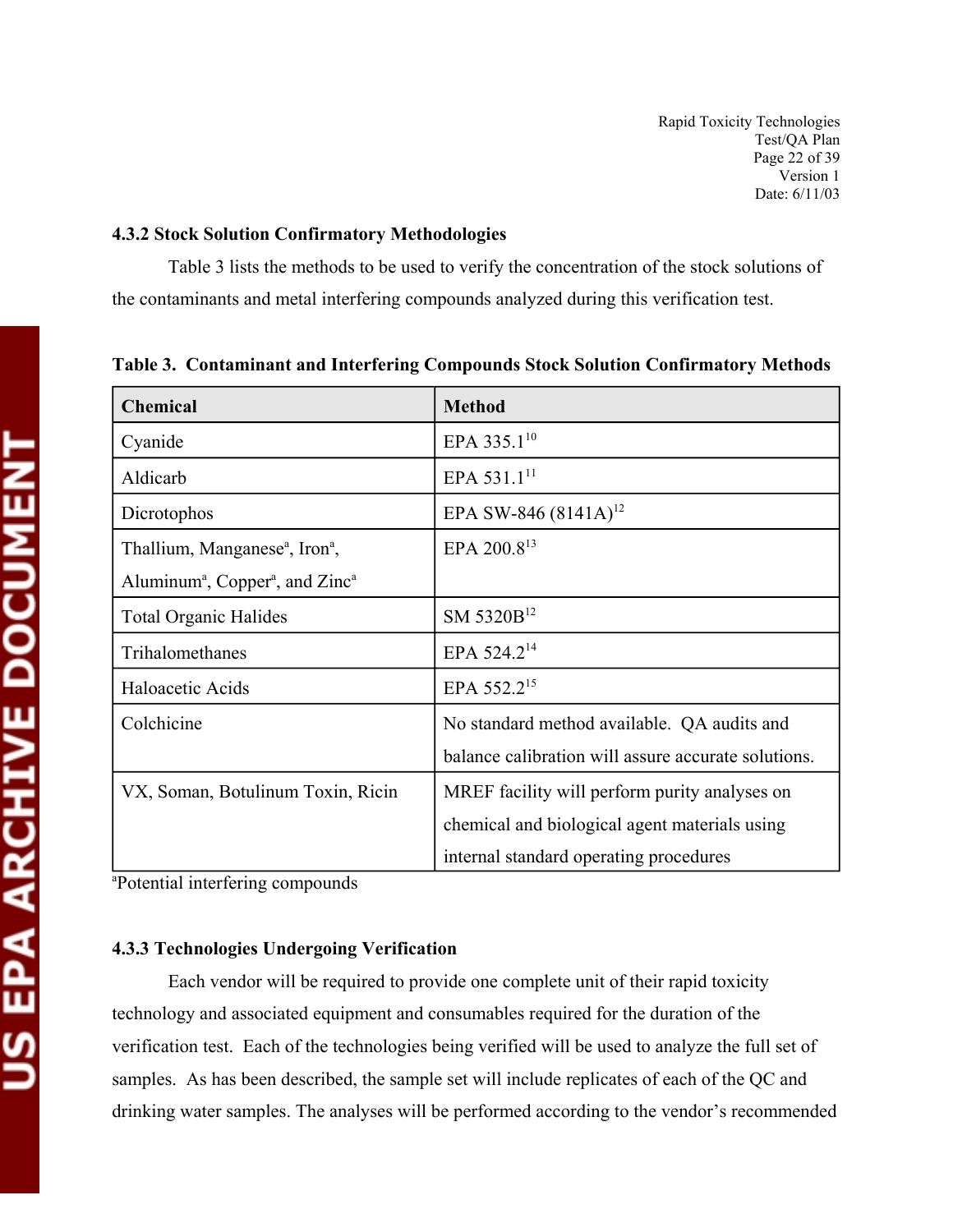procedures as described in the user's instructions or manual, or during training provided to the Battelle staff. Similarly, calibration and maintenance of the technologies will be performed as specified by the vendor.

Results from the technologies being verified will be recorded manually by the operator on appropriate data sheets. In addition to the analytical results, the data sheets will include records of the time required for sample analysis and operator observations concerning the use of the technologies (i.e., frequency of calibration, ease of use, maintenance, etc.).

#### **4.4 Schedule**

The verification test described here will take place throughout July and August 2003 at Battelle's laboratories in and near Columbus, Ohio and at a nearby field location. It will be necessary for participating vendors to provide their technologies to Battelle by a specified date so testing staff may become familiar with operating the units before testing begins. Vendor staff should provide training in operating the technologies either in person or by teleconference. Rapid toxicity technologies and associated equipment (but not consumables) will be returned to the vendors at the completion of report writing. Technologies will be decontaminated by washing with an aqueous solution of bleach before being returned to vendor.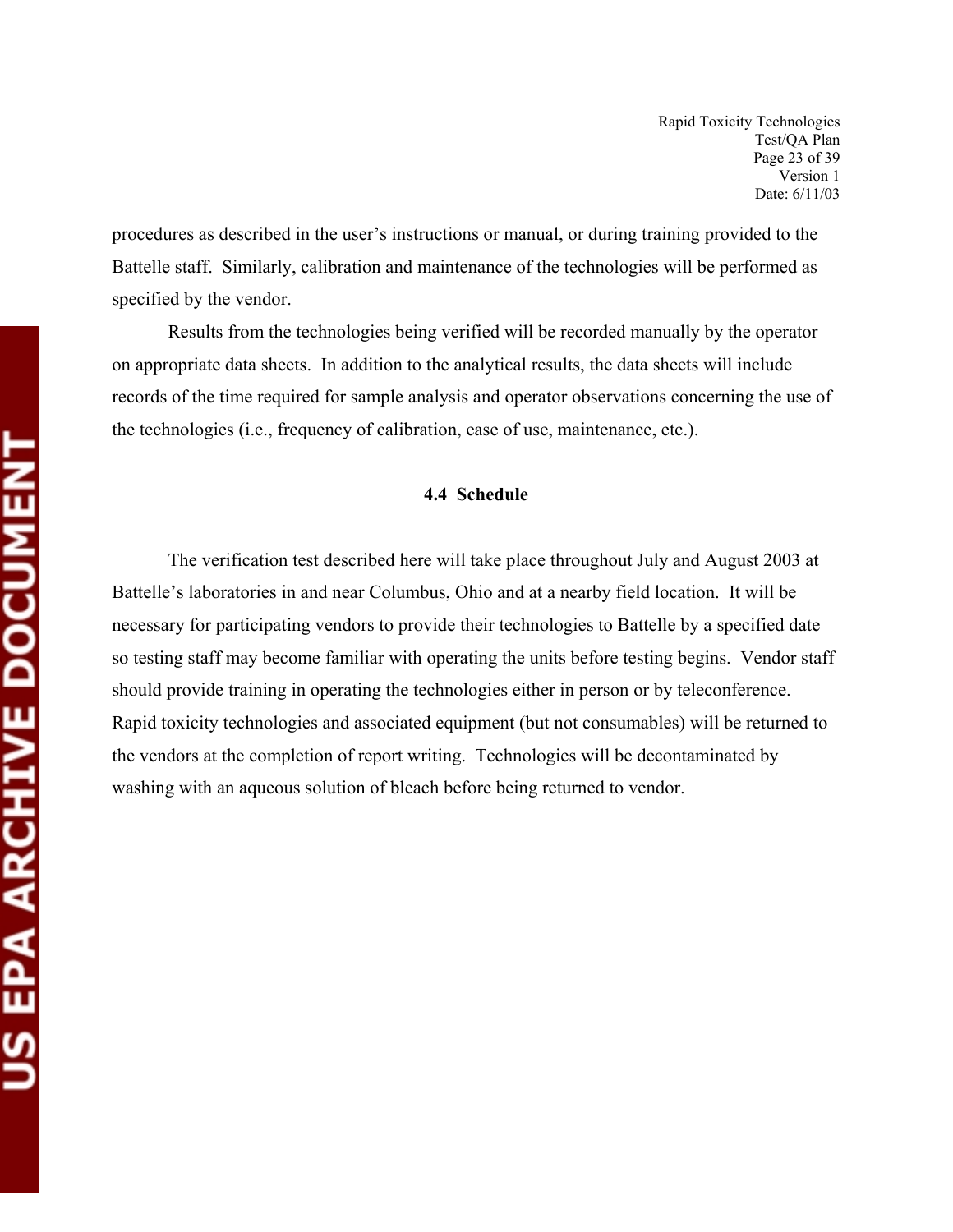## **5.0 DATA HANDLING AND REPORTING**

#### **5.1 Data Acquisition and Review**

A variety of data will be acquired and recorded electronically or manually by Battelle staff in this verification test. Operation, maintenance, and results from the rapid toxicity technologies and sampling procedures, will generally be documented on data sheets or in laboratory record books. Results from the confirmatory method instruments used will be compiled in electronic format. Table 4 summarizes the types of data to be recorded.

**Table 4. Summary of Data Recording Process for the Verification Test** 

| Data to be Recorded                                                                        | Responsible<br>Party                    | <b>Where Recorded</b>                                                                        | <b>How Often Recorded</b>                                        | Disposition of Data <sup>(a)</sup>                                                                     |
|--------------------------------------------------------------------------------------------|-----------------------------------------|----------------------------------------------------------------------------------------------|------------------------------------------------------------------|--------------------------------------------------------------------------------------------------------|
| Dates, times of test<br>events                                                             | <b>Battelle</b>                         | Laboratory record<br>books                                                                   | Start/end of test, and at<br>each change of a test<br>parameter. | Used to organize/check test<br>results; manually<br>incorporated in data<br>spreadsheets as necessary. |
| Sample preparation<br>(dates, concentrations,<br>preservation)                             | <b>Battelle</b>                         | Laboratory record<br>books                                                                   | When each solution is<br>prepared                                | Used to confirm the<br>concentration and integrity<br>of the samples analyzed                          |
| Test parameters<br>(contaminant)<br>concentrations,<br>location, etc.)                     | Battelle                                | Laboratory record<br>books                                                                   | When set or changed,<br>or as needed to<br>document stability.   | Used to organize/check test<br>results, manually<br>incorporated in data<br>spreadsheets as necessary. |
| Stock solution<br>confirmatory method<br>sample analysis, chain<br>of custody, and results | Battelle or<br>contracted<br>laboratory | Laboratory record<br>books, data sheets,<br>or data acquisition<br>system, as<br>appropriate | Throughout sample<br>handling and analysis<br>process            | Transferred to<br>spreadsheets/agreed upon<br>report                                                   |

(a) All activities subsequent to data recording are carried out by Battelle.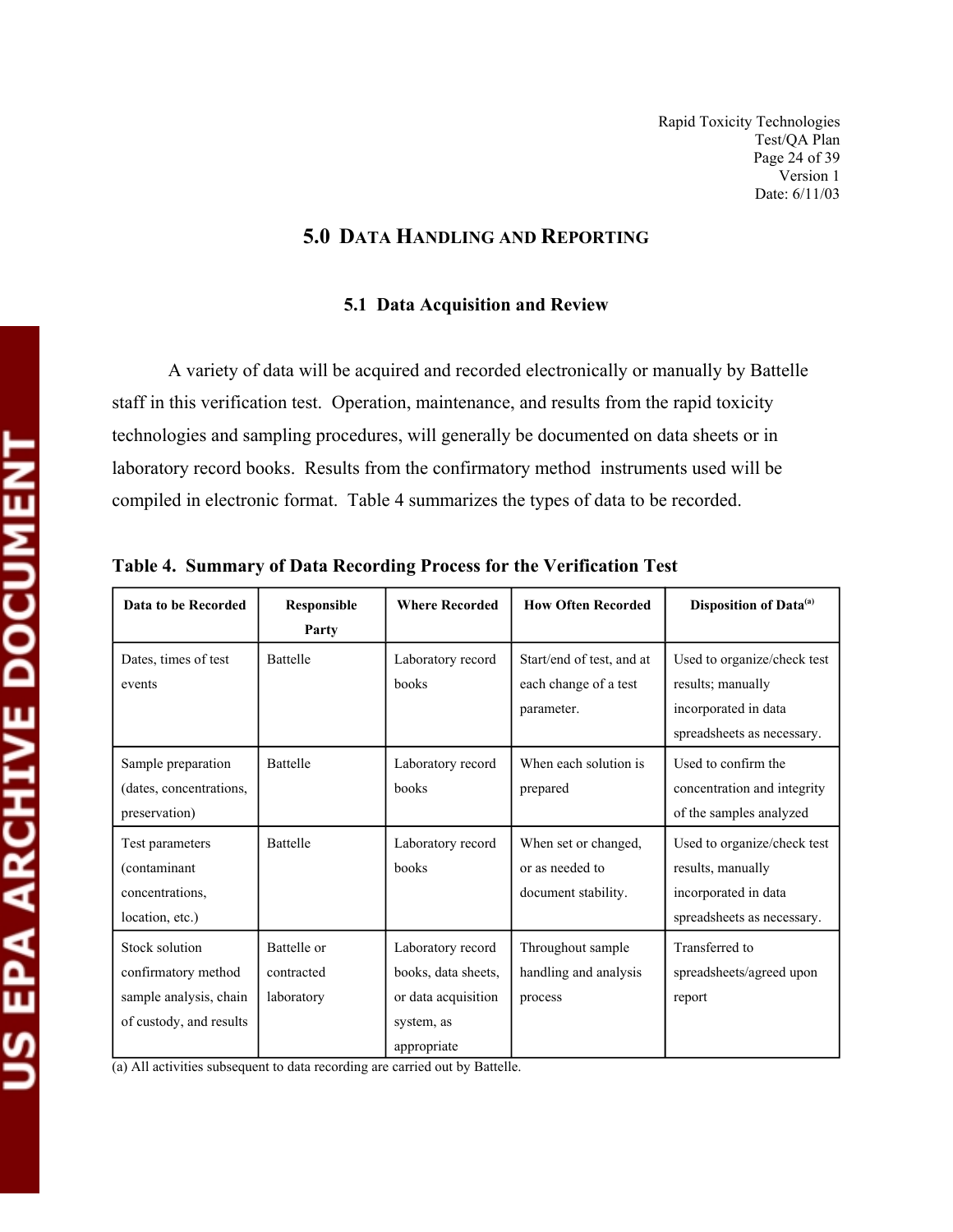Rapid Toxicity Technologies Test/QA Plan Page 25 of 39 Version 1 Date: 6/11/03

Records received by or generated by any Battelle staff during the verification test will be reviewed by a more senior Battelle staff member within two weeks of data collection, before these records are used to calculate, evaluate, or report verification results. These records may include electronic records; laboratory record books; field sampling records; or equipment calibration records. The review will be documented by the person performing the review by adding his/her initials and date to a hard copy of the record being reviewed. This hard copy will then be returned to the Battelle staff member who received, generated, or will be storing the record. In addition, data calculations performed by Battelle will be spot-checked by a more senior Battelle technical staff member to ensure that calculations are performed correctly. Calculations to be checked include confirmation analysis results and statistical calculations described in this test/QA plan.

The data obtained from this verification test will be compiled and reported independently for each rapid toxicity technology being verified. No intercomparison of the results from one vendor's technology to another's will be made.

#### **5.2 Data Evaluation**

#### **5.2.1 Endpoint**s

Each of the technologies produce their own unique endpoints that are all derived from the inhibition data gathered when analyzing various concentrations of contaminants in drinking water samples. Some of these endpoints include  $EC_{50}$ , effective concentration causing 30% inhibition  $(EC_{30})$ , and toxicity thresholds (estimate of lowest detectable concentration). For each technology, these data will be documented and presented with respect to each contaminant and concentration level. Where possible, the data from each technology will be converted to common endpoints to ease comparison among the verification reports.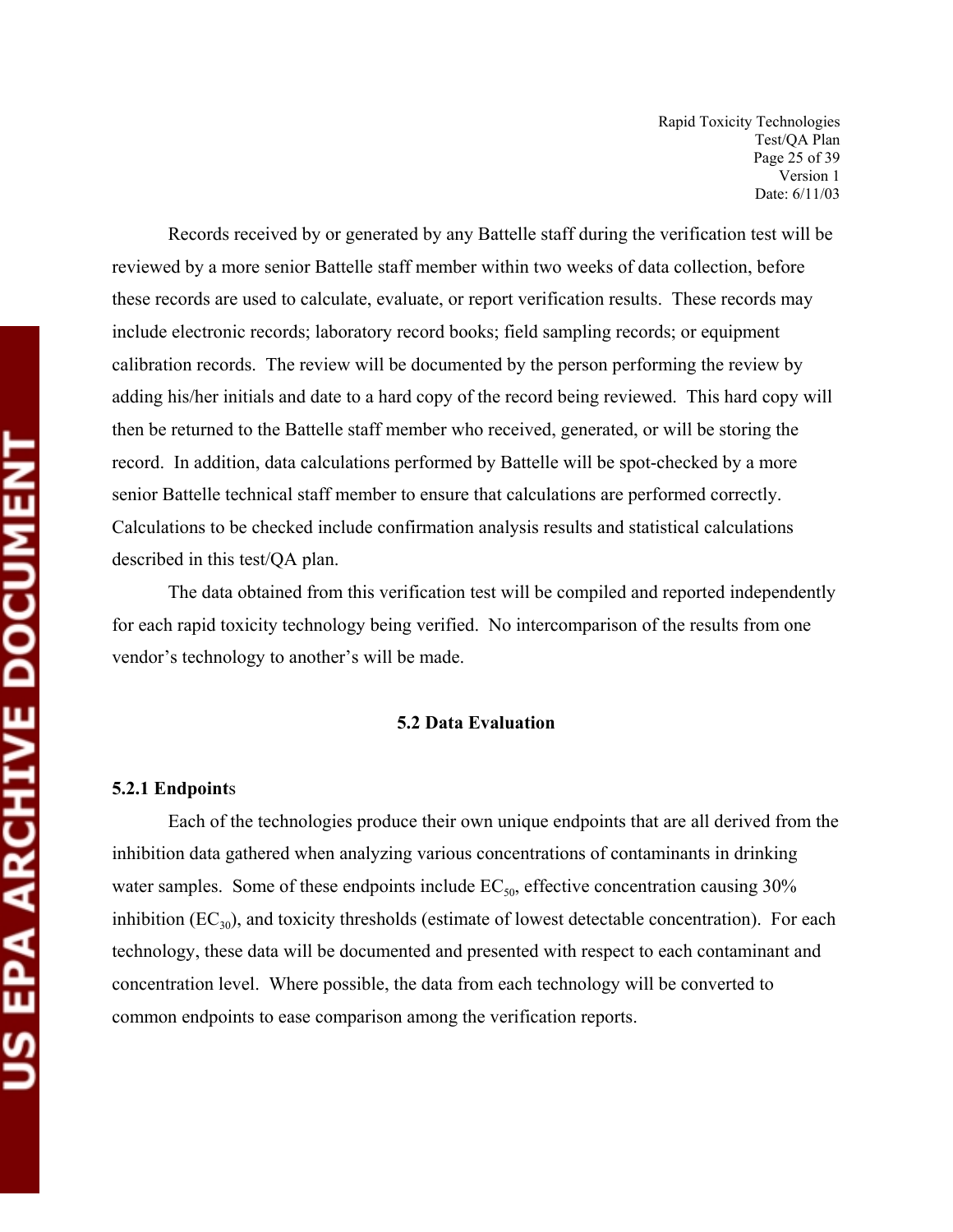Rapid Toxicity Technologies Test/QA Plan Page 26 of 39 Version 1 Date: 6/11/03

#### **5.2.2 Precision**

The standard deviation (S) of the results for the replicate samples will be calculated and used as a measure of technology precision at each concentration.

$$
S = \left[\frac{1}{n-1} \sum_{k=1}^{n} \left(I_k - \overline{I}\right)^2\right]^{1/2} \tag{3}
$$

where n is the number of replicate samples,  $I_k$  is the inhibition measured for the  $k<sup>th</sup>$  sample, and  $\overline{I}$  is the average inhibition of the replicate samples. The rapid toxicity technology precision at each concentration level will be reported in terms of the relative standard deviation (RSD), e.g.,

$$
RSD = \left| \frac{S}{\overline{C}} \right| \times 100 \tag{4}
$$

Also, the relative standard deviation (RSD) of the results for endpoints such as  $EC_{50}$  determined from analysis of replicate dilution series will be calculated and used as a measure of rapid toxicity technology precision with respect to each contaminant.

#### **5.2.3 False Positive/Negative Responses**

Results will be considered false positive only when an unspiked drinking water sample, administered blindly to the operators, produces inhibition greater than that of the negative control.

Results will be considered false negative only when a rapid toxicity technology is exposed to a lethal concentration of some contaminant in the drinking water sample and the rapid toxicity technology does not indicate inhibition greater than the negative control. The rate of false positives/false negatives will be expressed as a percentage of total samples analyzed for each contaminant.

#### **5.2.4 Field Portability**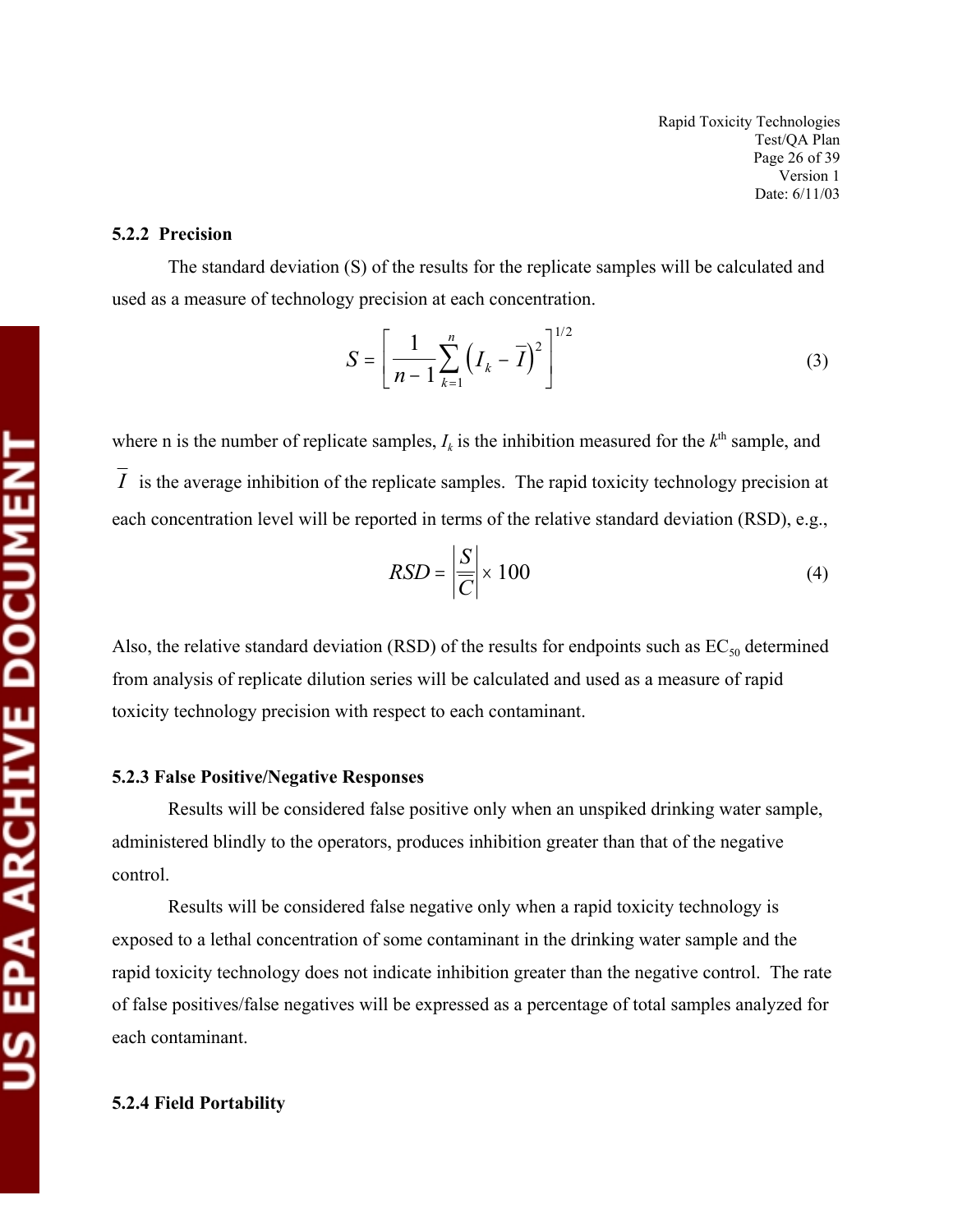Rapid Toxicity Technologies Test/QA Plan Page 27 of 39 Version 1 Date: 6/11/03

The results obtained from the measurements made on drinking water samples in the laboratory and field setting will be compiled independently for each rapid toxicity technology and compared to assess the accuracy of the measurements under the different analysis conditions. Means and standard deviations of the endpoints generated in both locations will be used to make the comparison. Also, qualitative observations of each technology's performance in a non-laboratory setting will be made by the Verification Test Coordinator and operators. Factors such as the ease of transport and set-up, demand for electrical power, and space requirement will be documented and discussed in the report.

#### **5.2.5 Other Performance Factors**

Ease of use will be qualitatively assessed throughout the verification test through observations of the operators and Verification Test Coordinator. Clarity of the vendors instruction manual, user-friendliness of any needed software, overall convenience of the technologies and accessories/consumables, and any unique qualitative observations are among the observations that will be documented and discussed in the verification report.

Sample throughput will be evaluated quantitatively based on the number of samples that can be analyzed per hour.

#### **5.3 Reporting**

The data obtained in the verification test will be compiled separately for each vendor's technology, and the data evaluations will be applied to each technology's data set without reference to any other. At no time will data from different vendor's rapid toxicity technology be intercompared or ranked. Following completion of the data evaluations, a draft verification report will be prepared for each vendor's rapid toxicity technology, stating the verification test procedures and documenting the performance observed. The draft verification reports will each be submitted to the respective vendors for review and comment. Battelle will consider the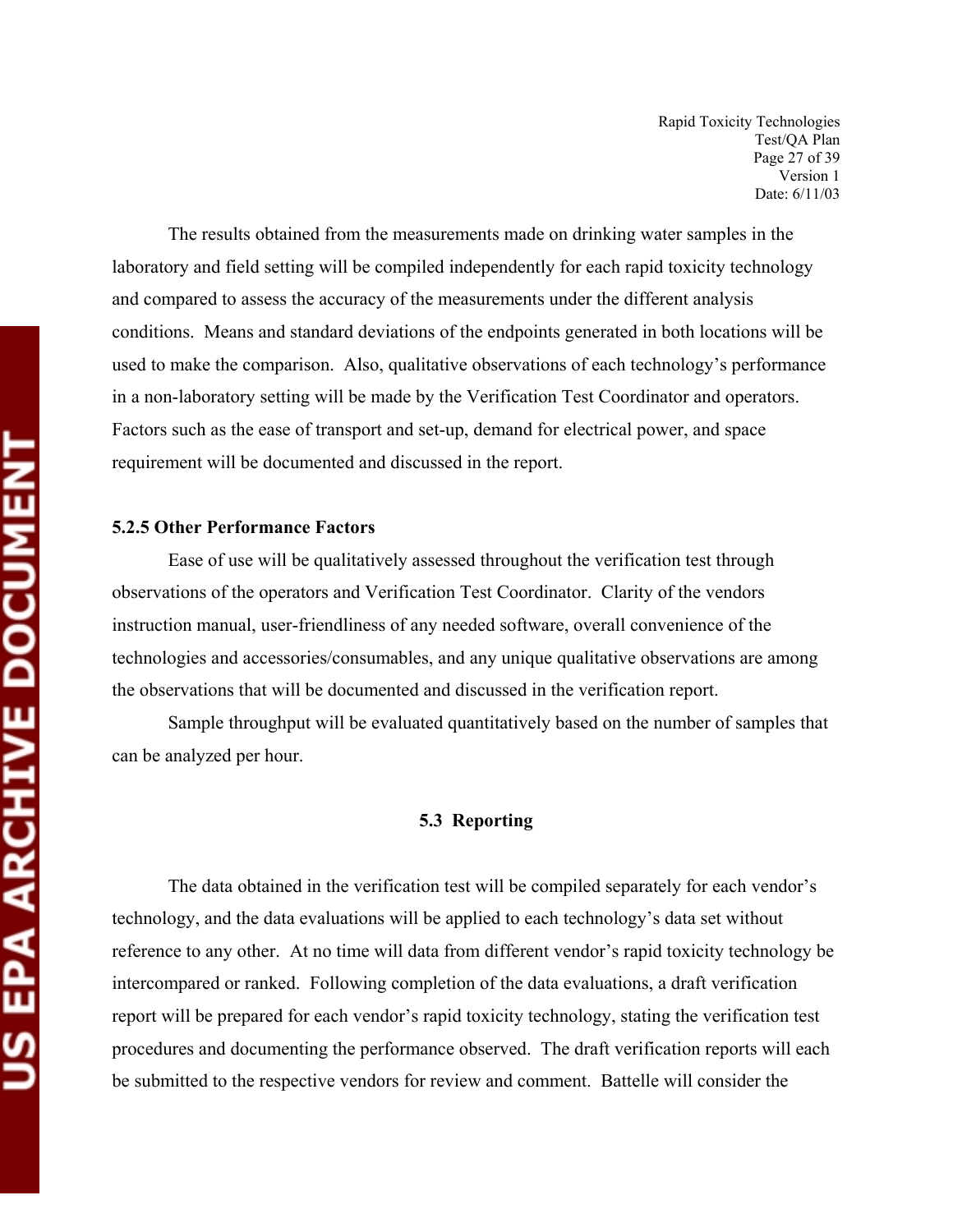Rapid Toxicity Technologies Test/QA Plan Page 28 of 39 Version 1 Date: 6/11/03

comments provided by each vendor when revising the verification reports, but does not guarantee that revisions made to the final verification reports will reflect those comments. A written response to all substantive vendor comments not included in the body of the report will be prepared and submitted to the vendor. After vendor review, the revised reports will be submitted to EPA and AMS Center stakeholders for peer review. The reports will then be revised again to address the peer review comments and submitted for final EPA approval.

A verification statement for each technology will be prepared in parallel with the verification reports. The verification statement is a two- to three-page summary of the technology, the test procedures, and the test results. Upon approval by EPA, each verification statement will be signed by a senior manager of Battelle and by an EPA laboratory director. Battelle will reserve the right to post the final verification reports and statements on the ETV website (http://www.epa.gov/etv). Original signed verification statements will be provided to the respective vendors for use in marketing their products.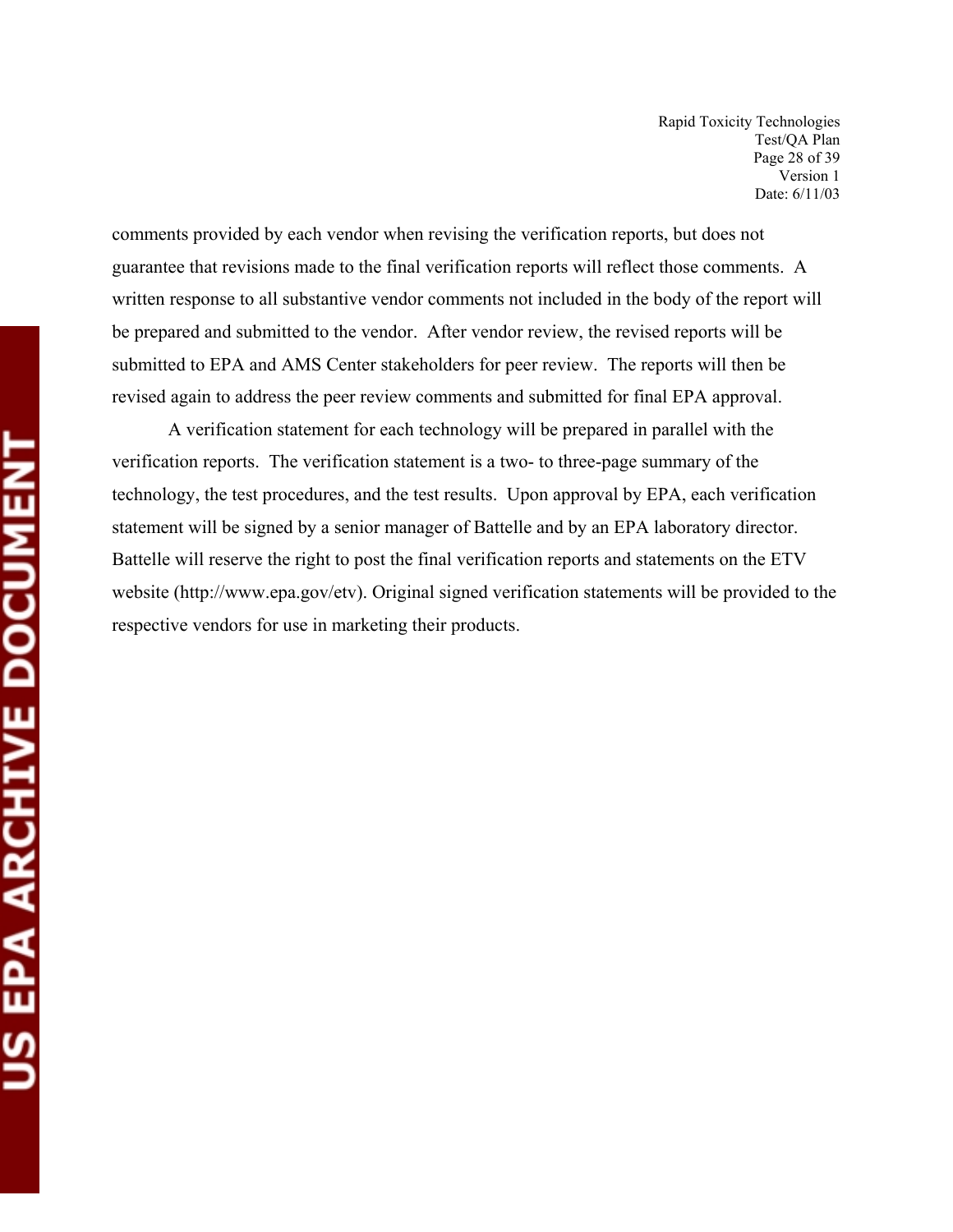# **6.0 QUALITY ASSURANCE /QUALITY CONTROL**

The QA/QC activities associated with this verification test will focus primarily on sample preparation and handling, and data recording and analysis. An independent audit covering each of these areas will be performed by the Battelle Quality Manager to ensure the quality of the verification test.

#### **6.1 QC of Stock Solution Confirmatory Method**

When confirmation analyses of the stock solutions of both contaminant and potential interfering compounds are performed, both method blank and negative control samples will also be performed. Method blank samples will be analyzed to ensure that no sources of contamination are present. If the analysis of a method blank sample indicates a concentration above the MDL for the confirmatory instrument, contamination will be suspected. Any contamination source(s) will be corrected, and proper blank readings will be achieved, before proceeding with the verification test. The negative control sample will indicate the background level of contaminant or potential interfering compound in the DW sample. If this concentration is more than 15% of the fortified concentration of contaminant or potential interfering compound, a correction for the recovery of the confirmation analyses will be performed to account for the amount present in the background.

#### **6.2 QC of Drinking Water QC Samples**

The method blank samples analyzed with the DW samples are expected to produce very little or no inhibition. If the inhibition is different from what the vendor suggests for a method blank sample, the analysis will be repeated once. For this re-analysis, a new method blank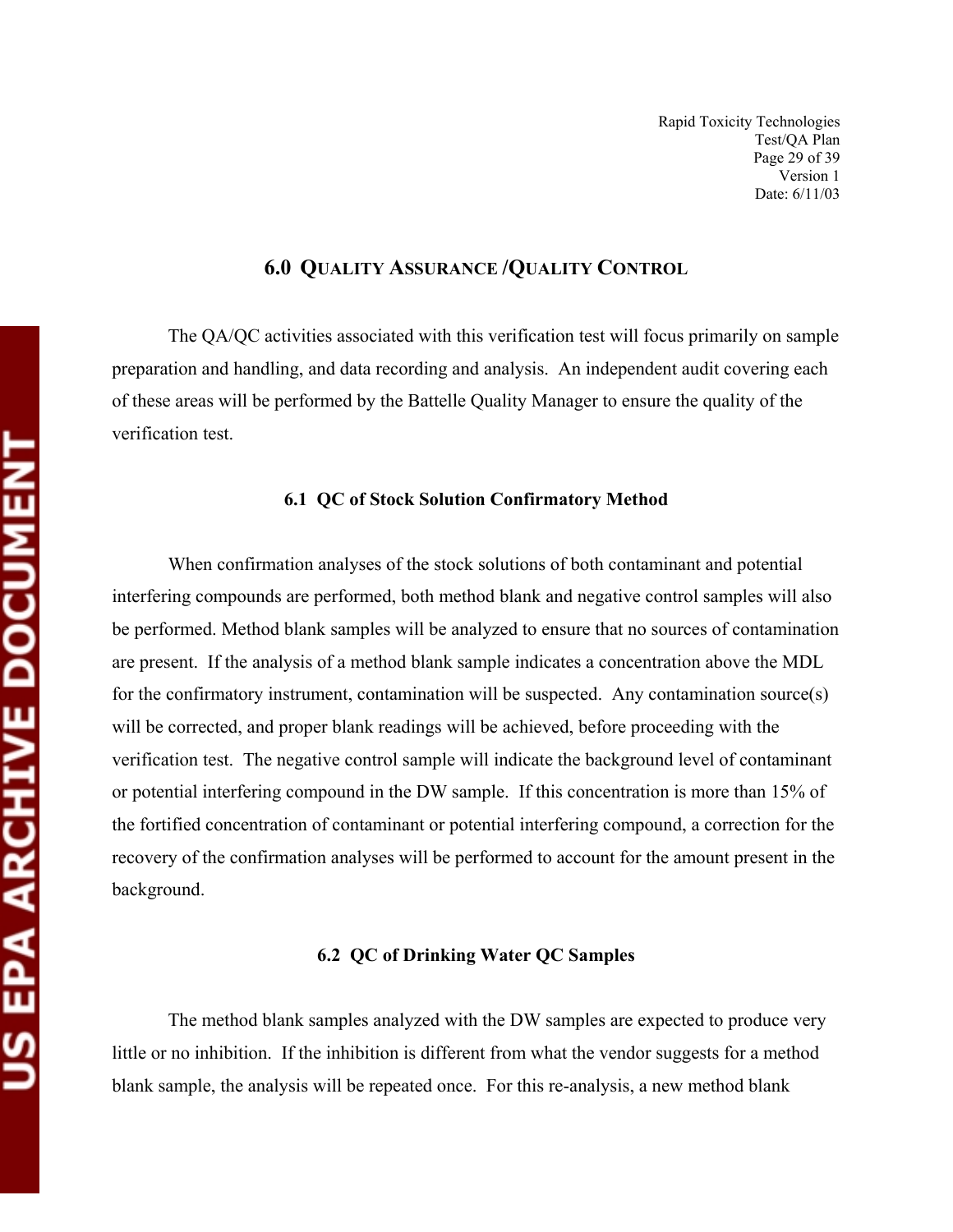sample will be prepared and clean vials/containers and fresh reagents will be used. If similar results persist, the vendor will be notified, but the verification test will proceed.

While there will not be required performance limits placed on the result of the positive control sample, if the result is not in the range of anticipated results specified by the vendor, it will indicate to the operator that the technology may have been operated incorrectly and the analysis of that sample will be repeated once using clean vials/containers and fresh reagents. If the unexpected result persists, the vendor will be notified, but the verification test will proceed.

#### **6.3 Audits**

#### **6.3.1 Technical Systems Audit**

The Battelle Quality Manager will conduct a technical systems audit at least once during the course of the verification test. The purpose of this audit is to ensure that the verification test is being performed in accordance with this test/QA plan and the AMS Center QMP<sup>1</sup>, and that all procedures described in this test/QA plan are being followed. This audit will review the contaminant standard and stock solution confirmatory methods used, compare actual test procedures to those specified in this test/QA plan, and review data acquisition and handling procedures. An independent technical systems audit may also be performed by EPA Quality Management staff during the verification test, at EPA's discretion.

Before using an outside laboratory to perform stock solution confirmation analyses, the Battelle Quality Manager will conduct an audit of the laboratory's quality documents. If there are areas of concern with the quality documents, the commercial laboratory will be notified, and if they are willing to adapt their procedures, the laboratory will still be used. If not, another laboratory will be selected.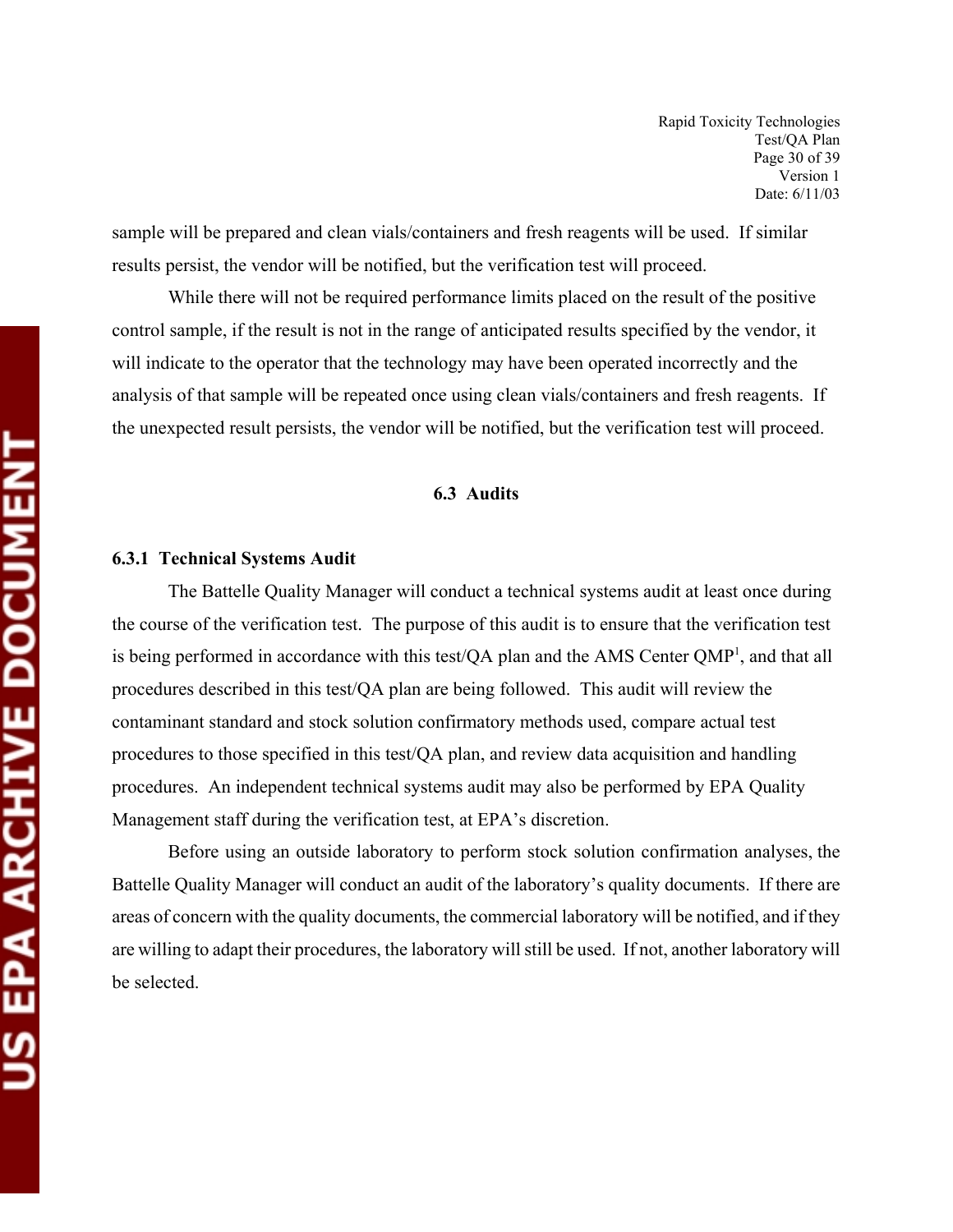#### **6.3.2 Performance Evaluation (PE) Audits**

The concentration of the standards used to prepare the DW samples fortified with contaminants and potential interfering compounds will be confirmed by analyzing standards prepared in Type II DI Water from two separate commercial vendors using the confirmatory methods. The standards from one vendor will be used during the verification test, while the standards from the second vendor will be used exclusively to confirm the accuracy of the displayed concentration of the first vendor. Agreement of the standards within 25% is required for the measurements to be considered as acceptable. Failure to achieve this agreement will trigger a repeat of the performance evaluation comparison. Failure in the second comparison requires obtaining another set of standards, and repeating the performance audit.

Given the security requirements and lack of confirmatory methodology for some of the contaminants in this verification test, PE audits will not be performed for all of the contaminants. They will be done when more than one source of the contaminant or potential interfering compounds are available and there are available confirmatory methods.

#### **6.3.3 Audit of Data Quality**

At least 10% percent of the data generated during the verification test will be audited during the verification test. Battelle's Quality Manager will trace the data from the initial acquisition, through reduction and statistical analysis, to final reporting, to ensure the integrity of the reported results. All calculations performed on the data undergoing the audit will be checked.

#### **6.4 QA/QC Reporting**

Each assessment and audit will be documented in accordance with Section 3.3.4 of the QMP for the AMS Center. The results of the technical systems audit will be sent to the EPA. Assessment reports will include the following: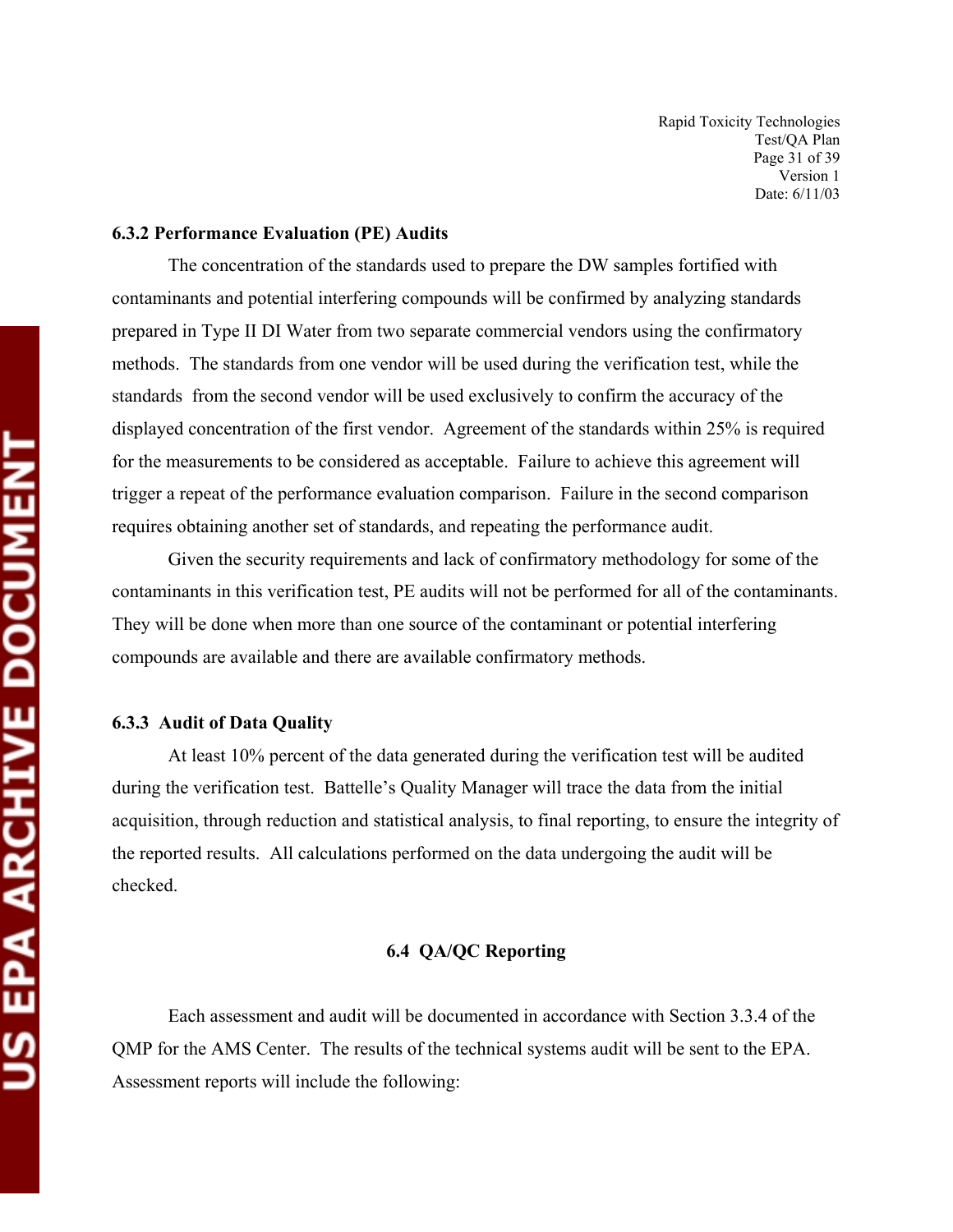- Identification of any adverse findings or potential problems.
- Response to adverse findings or potential problems.
- Recommendations for resolving problems.
- Confirmation that solutions have been implemented and are effective.
- Citation of any noteworthy practices that may be of use to others.

#### **6.5 Corrective Action**

The Battelle or EPA Quality Managers during the course of any assessment or audit will identify to the technical staff performing experimental activities any immediate corrective action that should be taken. If serious quality problems exist, the Battelle Quality Manager is authorized to stop work. Once the assessment report has been prepared, the Verification Test Coordinator will ensure that a response is provided for each adverse finding or potential problem, and will implement any necessary follow-up corrective action. The Battelle Quality Manager will ensure that follow-up corrective action has been taken.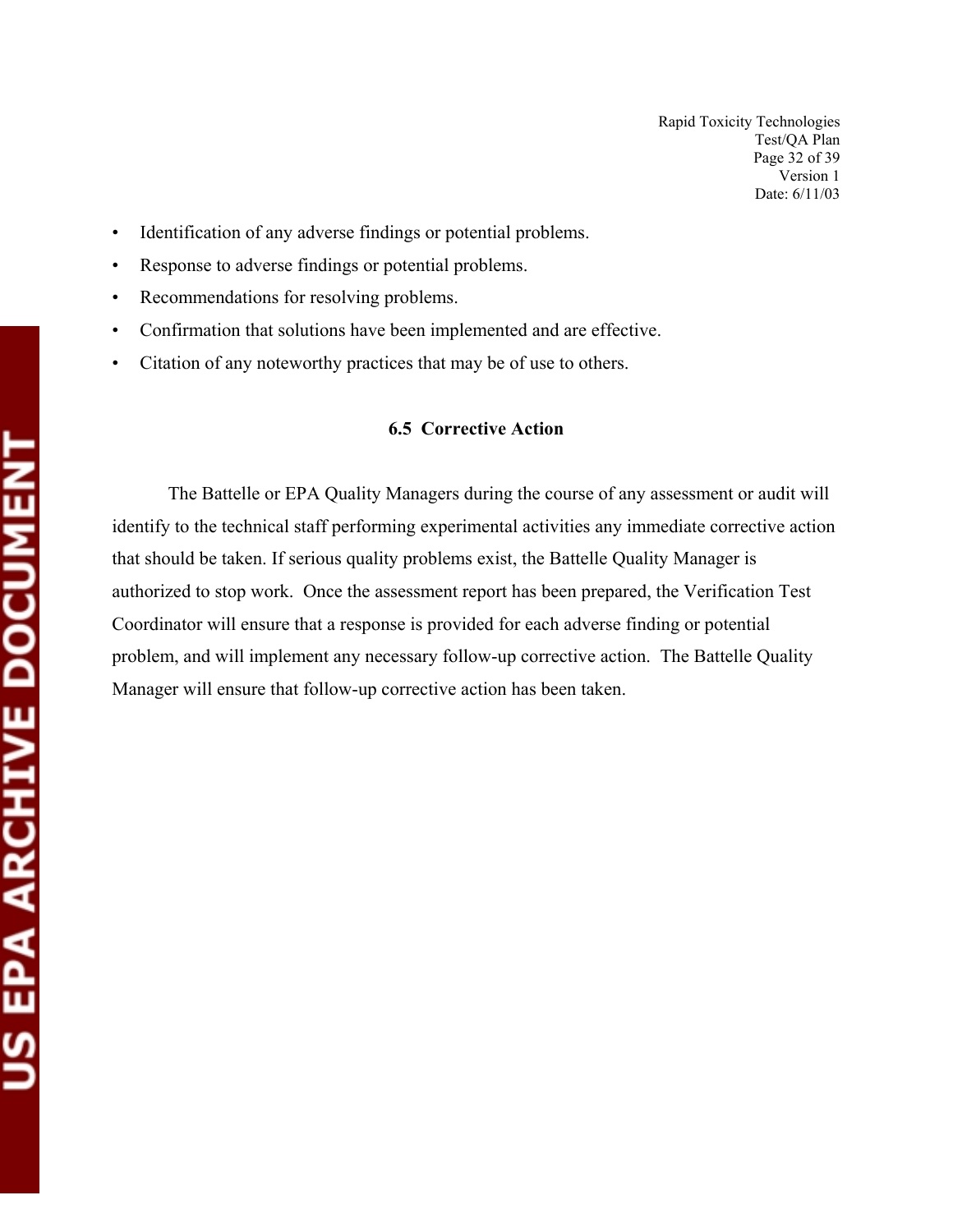# **7.0 HEALTH AND SAFETY**

#### **7.1 Handling of Contaminants**

#### **7.1.1 Stock Solution / DW Sample Preparation**

All handling of solid and highly concentrated aqueous solutions of contaminants and possible interferences will be done inside of a laboratory hood with hood sash set to the lowest height that still allows for safe manipulation of materials. The following guidelines should be adhered to:

- Personal protective equipment shall include safety glasses with side shields, a laboratory coat and nitrile lab gloves. Gloves shall be immediately changed if they become contaminated. (The same gloves can be used for sodium hydroxide)
- All contaminated waste shall be handled as hazardous waste and sent out through Battelle Waste Operations.

#### **7.1.2 Field Handling**

Field handling of the contaminant and interfering compound solutions will be accomplished by taking the following precautions:

- All containers shall be stored and transported in double containment.
- Safety goggles, nitrile gloves with long cuffs, and a chemical resistant disposable lab coat shall be worn when handling chemicals. Gloves shall be immediately changed if they become contaminated.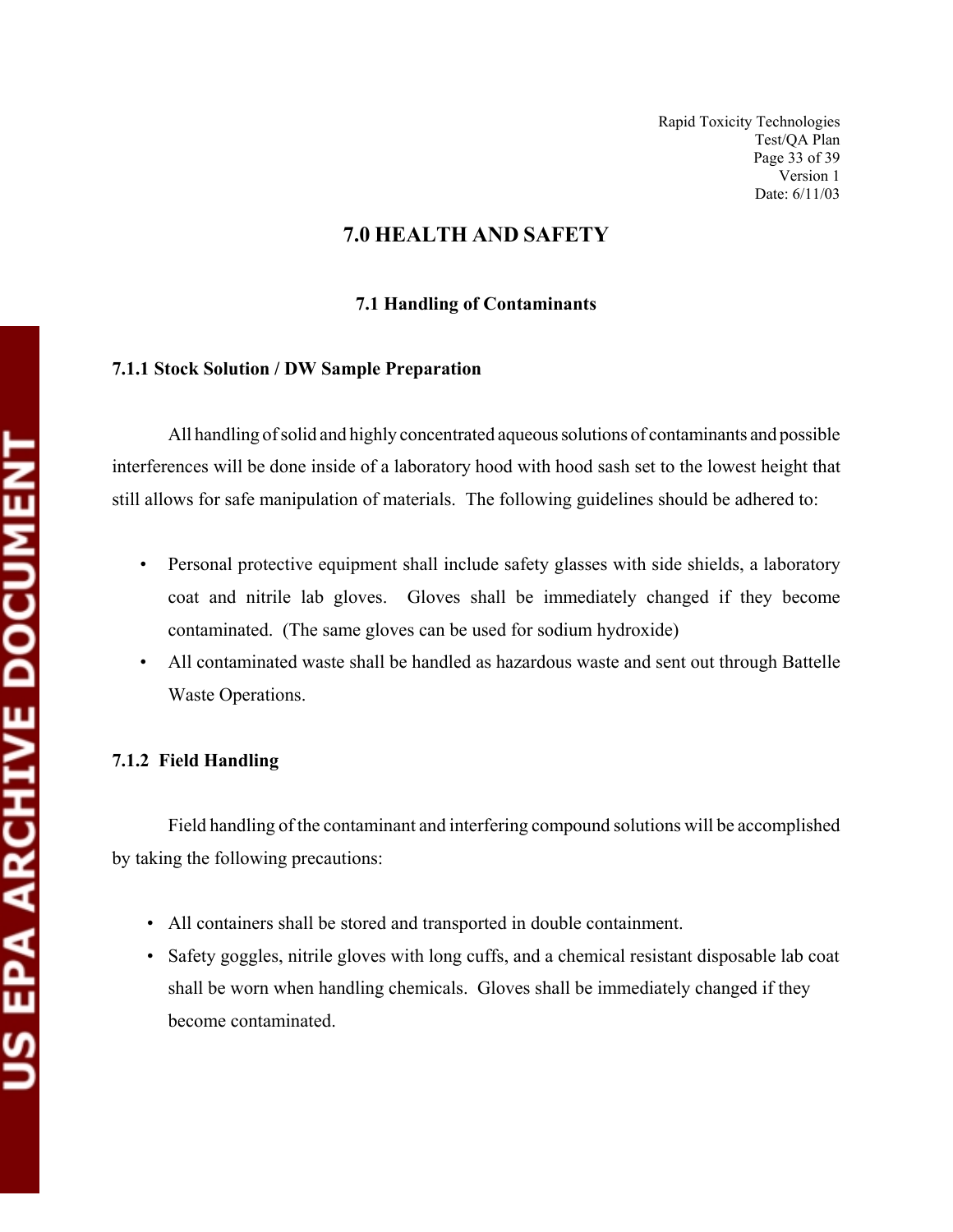## **7.1.3 VX, Soman, Ricin, and Botulinum Toxin**

These contaminants will be handled following the safety procedures required at the MREF facility as listed in Section 3.3.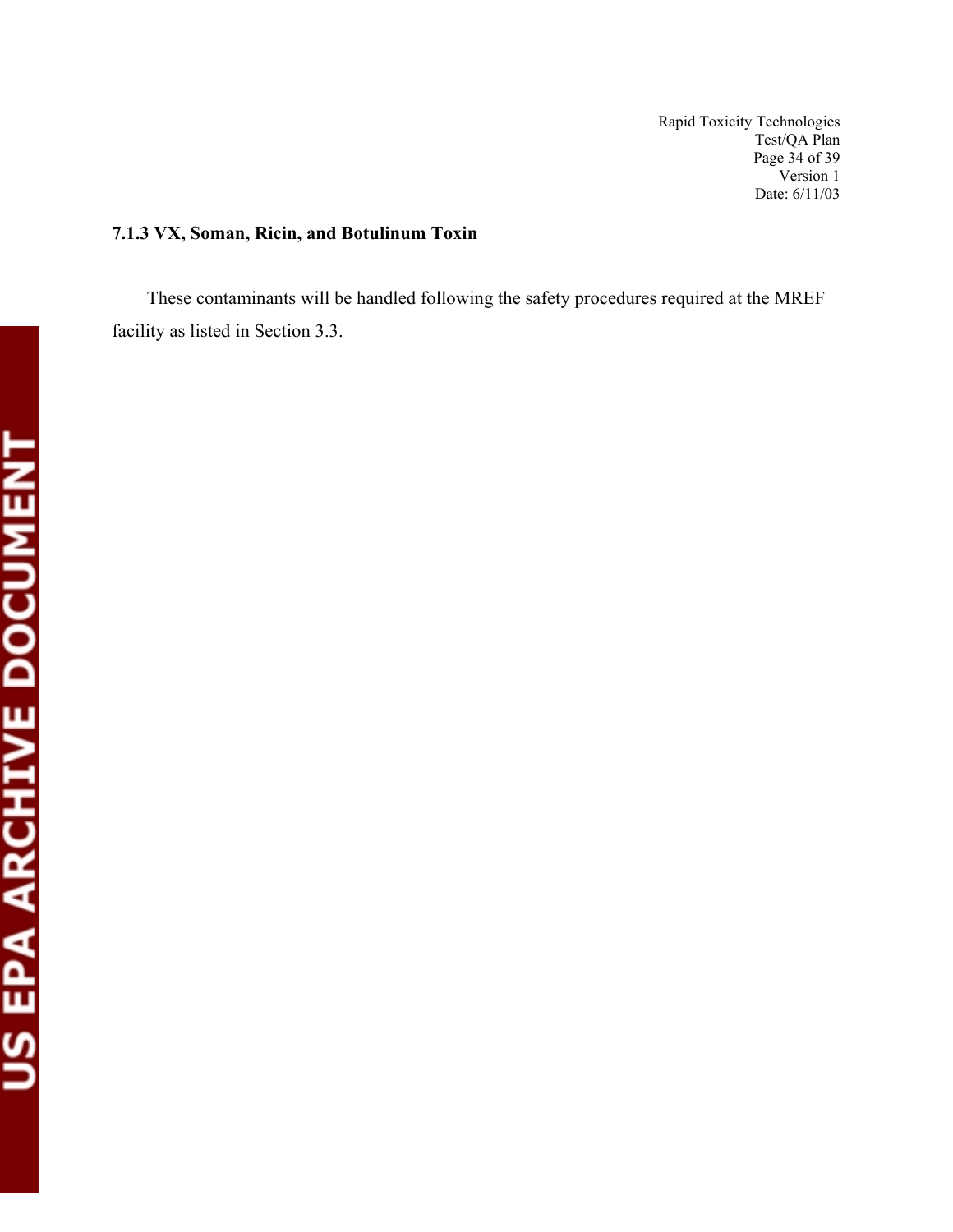# **8.0 REFERENCES**

- 1. Quality Management Plan (QMP) for the ETV Advanced Monitoring Systems Center, U.S. EPA Environmental Technology Verification Program, prepared by Battelle, Columbus, Ohio, Version 4.0 December 2002
- 2. "Environmental Technology Verification Program Quality Management Plan" (QMP), December 2002, EPA/600/R-03/021
- 3. Methods for Measuring the Acute Toxicity of Effluents and Receiving Waters to Freshwater and Marine Organisms, U.S. EPA Document, 5<sup>th</sup> Ed., EPA-821-R-02-012 October 2002.
- 4. Secondary Drinking Water Regulations: Guidance for Nuisance Chemicals, U.S. EPA Document, EPA-810-K-92-001, July 1992.
- 5. Code of Federal Regulations, Title 32, Chapter 5, Part 626, Biological Defense Safety Program.
- 6. Code of Federal Regulations, Title 32, Chapter 5, Part 626, Biological Defense Safety Program, Technical Safety Requirements.
- 7. EPA Method 180.1, "Turbidity (Nephelometric)", Methods for the Determination of Inorganic Substances in Environmental Samples EPA-600-R-93-100 1993.
- 8. American Public Health Association, et al. Standard Methods for the Examination of Water and Wastewater. 19<sup>th</sup> Edition, 1997. Washington, DC.
- 9. EPA Methods for Chemical Analysis of Water and Wastes EPA-600-4-79-020.
- 10. EPA Method 335.1, Cyanides Amenable to Chlorination, 1974, in "Methods for Chemical Analysis of Water and Wastes, " EPA-600-4-79-020, March 1983.
- 11. EPA Method 531.1, Measurement of n-Methylcarbamoyloximes and n-methylcarbamates in Water by Direct Aqueous Injection HPLC with Post Column Derivatization, Revision 3.1, 1995.
- 12. SW846 Method 8141A, "Organophosphorous Compounds by Gas Chromatography:Capillary Column Technique", Revision 1, September 1994.
- 13. EPA Method 200.8, "Determination of Trace Elements in Waters and Wastes by Inductively-Coupled Plasma Mass Spectrometry", Revision 5.4, 1994.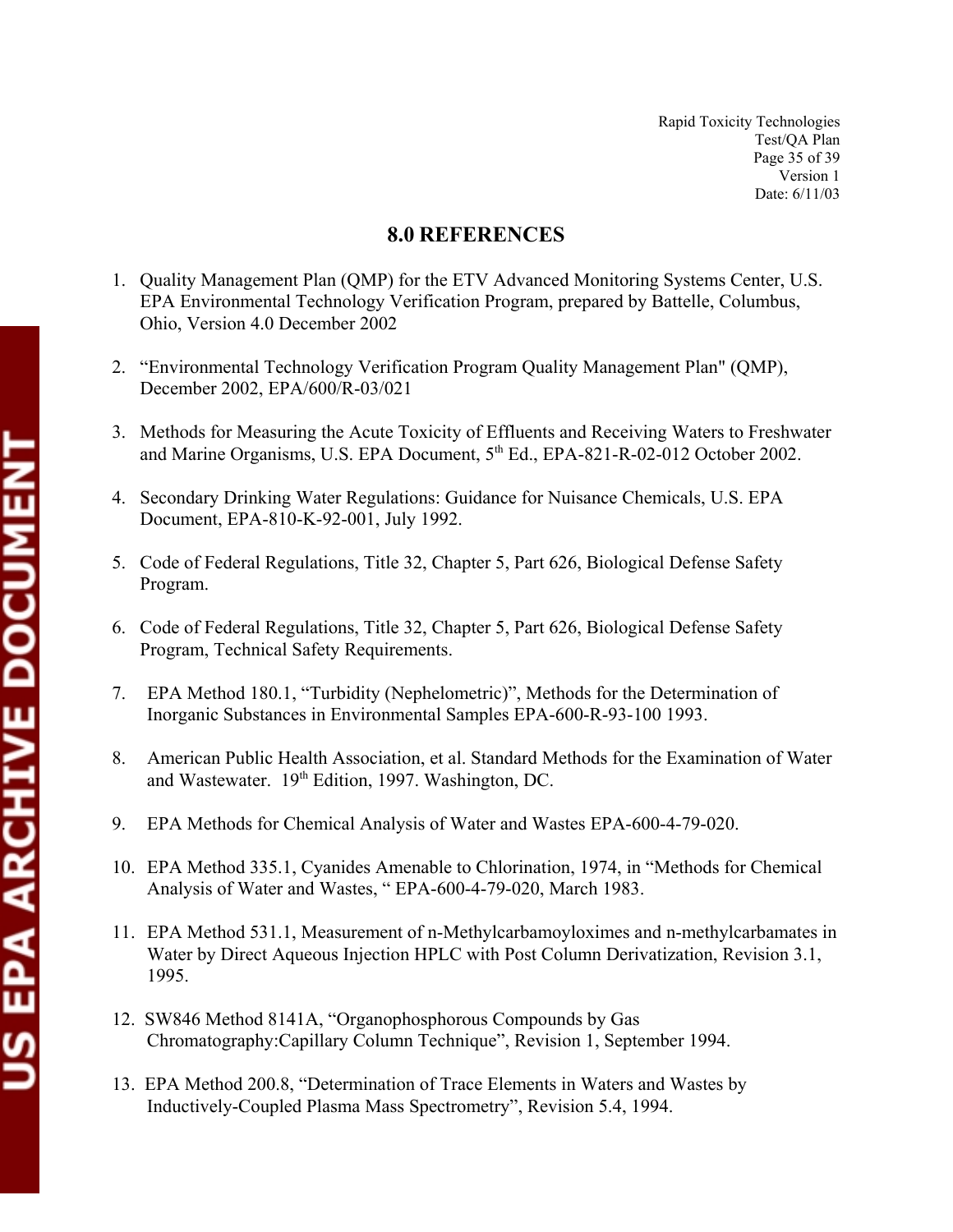- 14. EPA Method 524.2, "Purgeable Organic Compounds by Capillary Column GC/Mass Spectrometry", Methods for the Determination of Organic Compounds in Drinking Water-Supplement III EPA/600/R-95-131.
- 15. EPA Method 552.2, "Haloacetic Acids and Dalapon by Liquid-Liquid Extraction, Derivatization and GC with Electron Capture Detector", Methods for the Determination of Organic Compounds in Drinking Water-Supplement III EPA/600/R-95-131.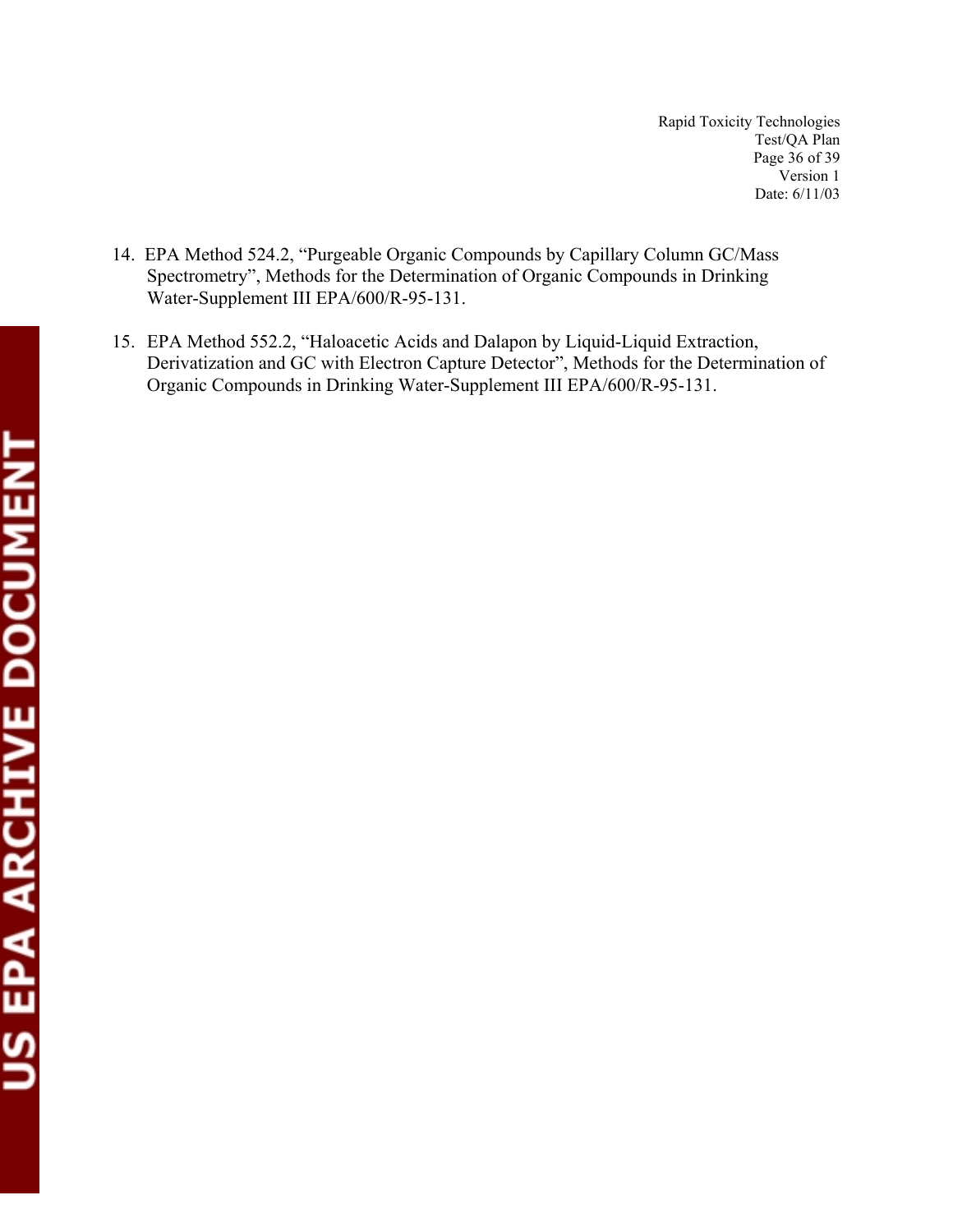Rapid Toxicity Technologies Test/QA Plan Page 37 of 39 Version 1 Date: 6/11/03

# **APPENDIX**

# **SUMMARY OF SAMPLES FOR RAPID TOXICITY TECHNOLOGIES**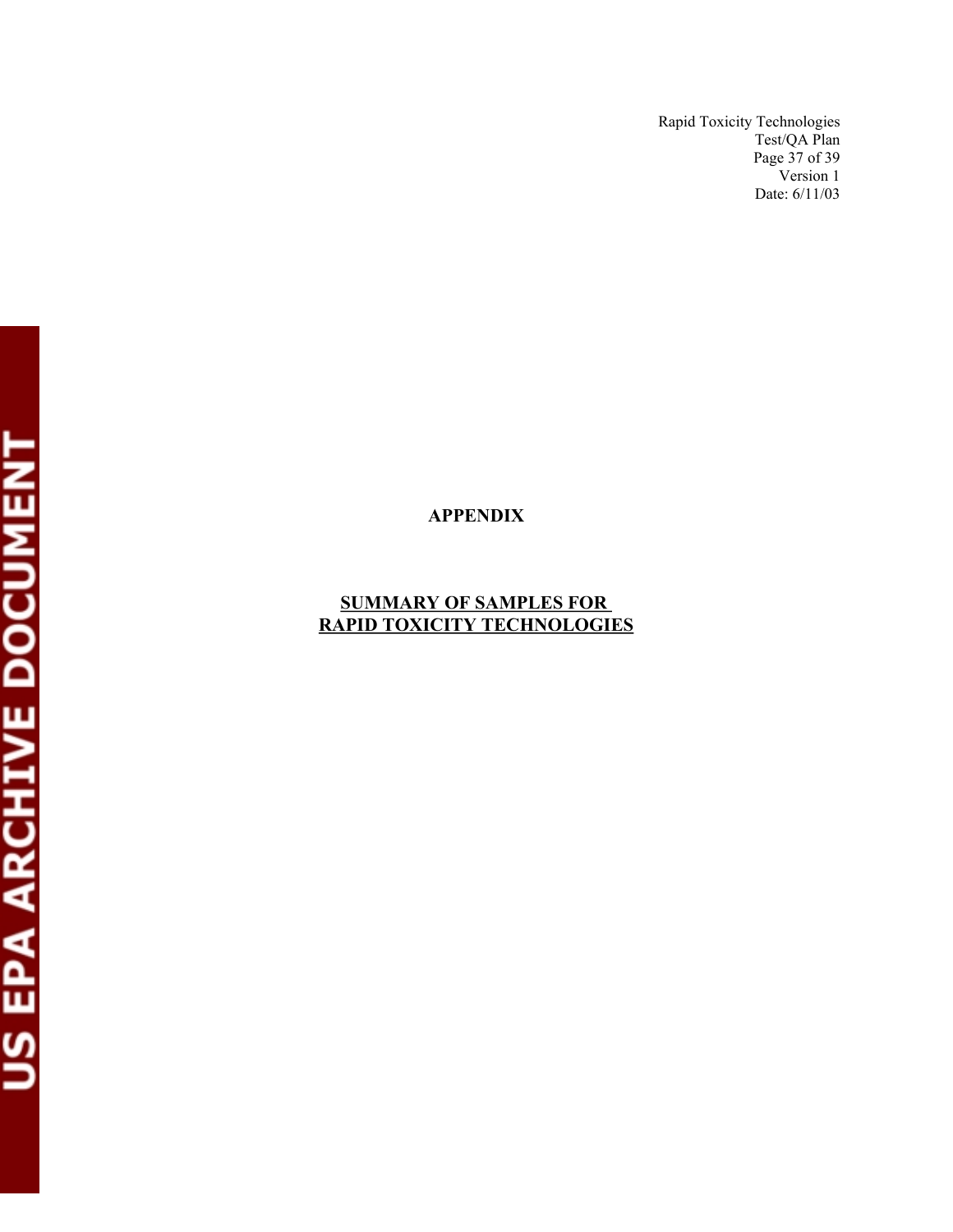Rapid Toxicity Technologies Test/QA Plan Page 38 of 39 Version 1 Date: 6/11/03

| Type of Sample                                                                                            | <b>Sample Characteristics</b>                                                              | <b>Lethal Dose</b><br>Concentration    | No. of Samples <sup>a</sup>   |
|-----------------------------------------------------------------------------------------------------------|--------------------------------------------------------------------------------------------|----------------------------------------|-------------------------------|
|                                                                                                           | Method Blank                                                                               | <b>NA</b>                              | At least 5% of all<br>samples |
| <b>Quality Control</b>                                                                                    | <b>Positive Control</b><br>(contaminant and<br>concentration determined by<br>each vendor) | NA                                     | At least 5% of all<br>samples |
|                                                                                                           | <b>Negative Control</b><br>(unfortified drinking water)                                    | <b>NA</b>                              | One per dilution series       |
|                                                                                                           | Unfortified drinking water                                                                 | <b>NA</b>                              | At least 5% of all<br>samples |
|                                                                                                           | Cyanide                                                                                    | $250$ mg/L                             | $12 - 20$                     |
|                                                                                                           | Aldicarb                                                                                   | $140$ mg/L                             | $12 - 20$                     |
|                                                                                                           | Dicrotophos                                                                                | $1.4$ g/L                              | $12 - 20$                     |
|                                                                                                           | <b>Thallium Sulfate</b>                                                                    | $2.8$ g/L                              | $12 - 20$                     |
| Drinking Water                                                                                            | Colchicine                                                                                 | $240$ mg/L                             | $12 - 20$                     |
|                                                                                                           | VX                                                                                         | $0.2 \text{ mg/L}$                     | $12 - 20$                     |
|                                                                                                           | Soman                                                                                      | $0.30$ mg/L                            | $12 - 20$                     |
|                                                                                                           | <b>Botulinum Toxin</b>                                                                     | $0.3$ mg/L                             | $12 - 20$                     |
|                                                                                                           | Ricin                                                                                      | $15 \text{ mg/L}$                      | $12 - 20$                     |
| One drinking water sample<br><b>Field Location</b><br>fortified with any one of the<br>above contaminants |                                                                                            | One of the<br>above<br>concentrations. | $12 - 20$                     |

**Table A-1. Summary of Contaminant Test Samples** 

 $a$  Each lethal dose concentration will be analyzed along with 2 to 4 dilutions. Four replicates of each dilution series will be analyzed. Therefore, the number of samples listed in the table is an approximate range.